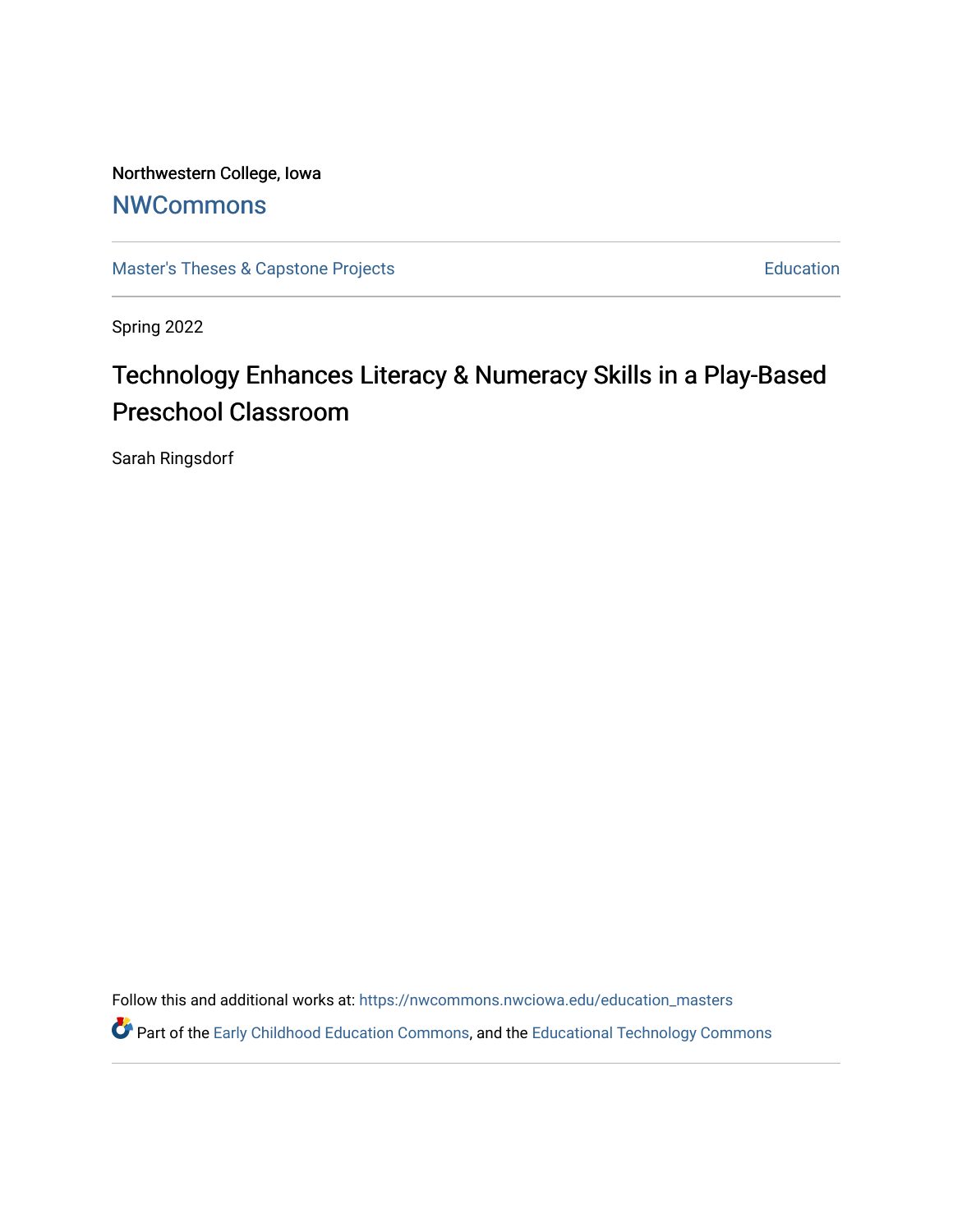## **Technology Enhances Literacy & Numeracy Skills in a Play-Based Preschool Classroom**

Sarah Ringsdorf

Northwestern College

An Action Research Project Presented

in Partial Fulfillment of the Requirements

for the Degree of Master of Education

May 2022

Dr. Angila Moffitt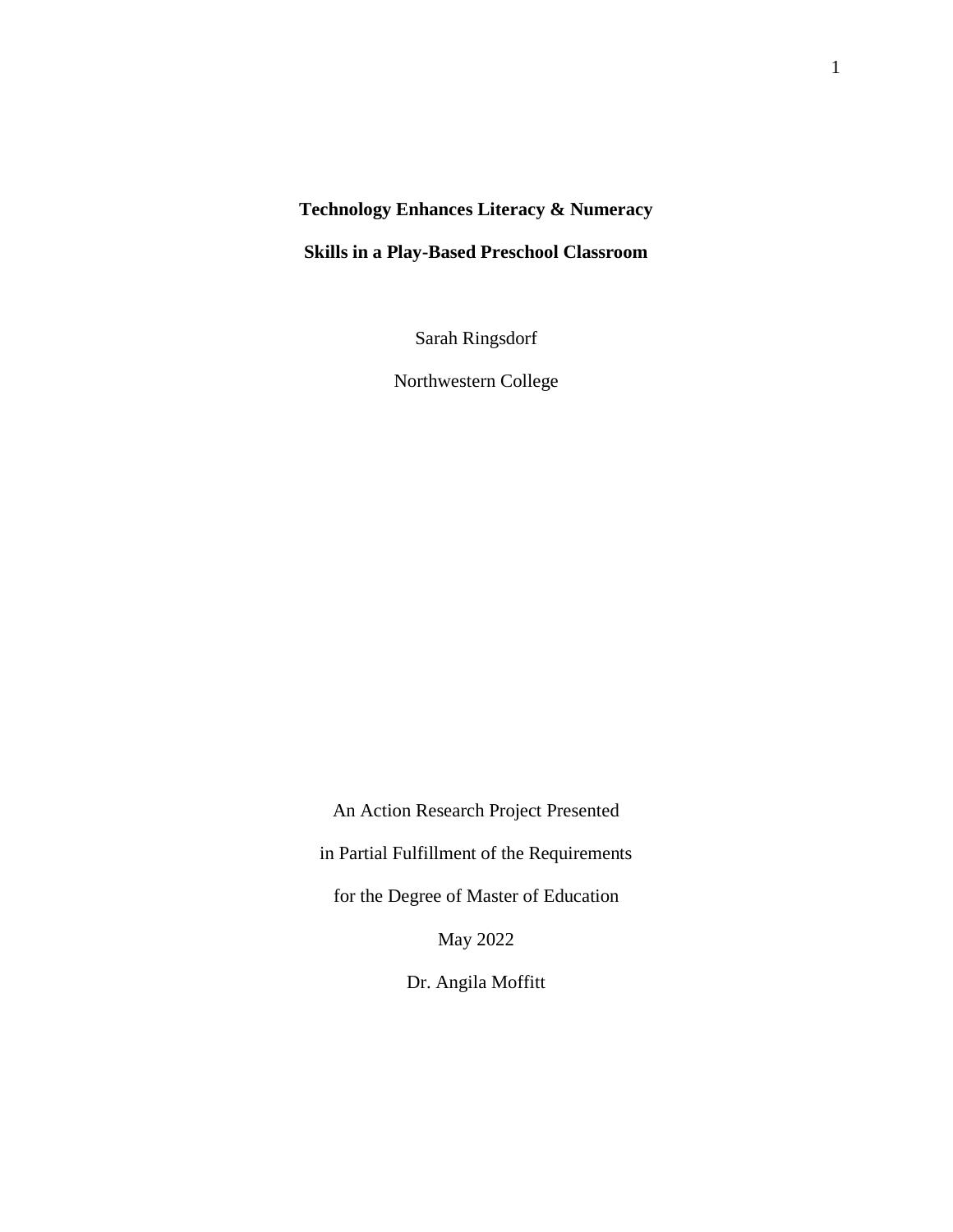#### **Abstract**

<span id="page-2-0"></span>This research project investigated how technology can improve literacy and numeracy skills in a play-based preschool setting. This study looked at four basic literacy skills and four basic numeracy skills that could be enhanced through the use of the KidsAcademy iPad app. This study used a quantitative approach with a dependent sample t-test to look at how literacy and numeracy scores changed from a pre-test to a post-test. Data was analyzed using an average means between the students that used the technology. Findings suggest that the use of technology in preschool can advance literacy and numeracy skills, thus aiding in meeting early childhood curriculum standards.

*Keywords:* digital play, preschool, numeracy learning, literacy learning, iPads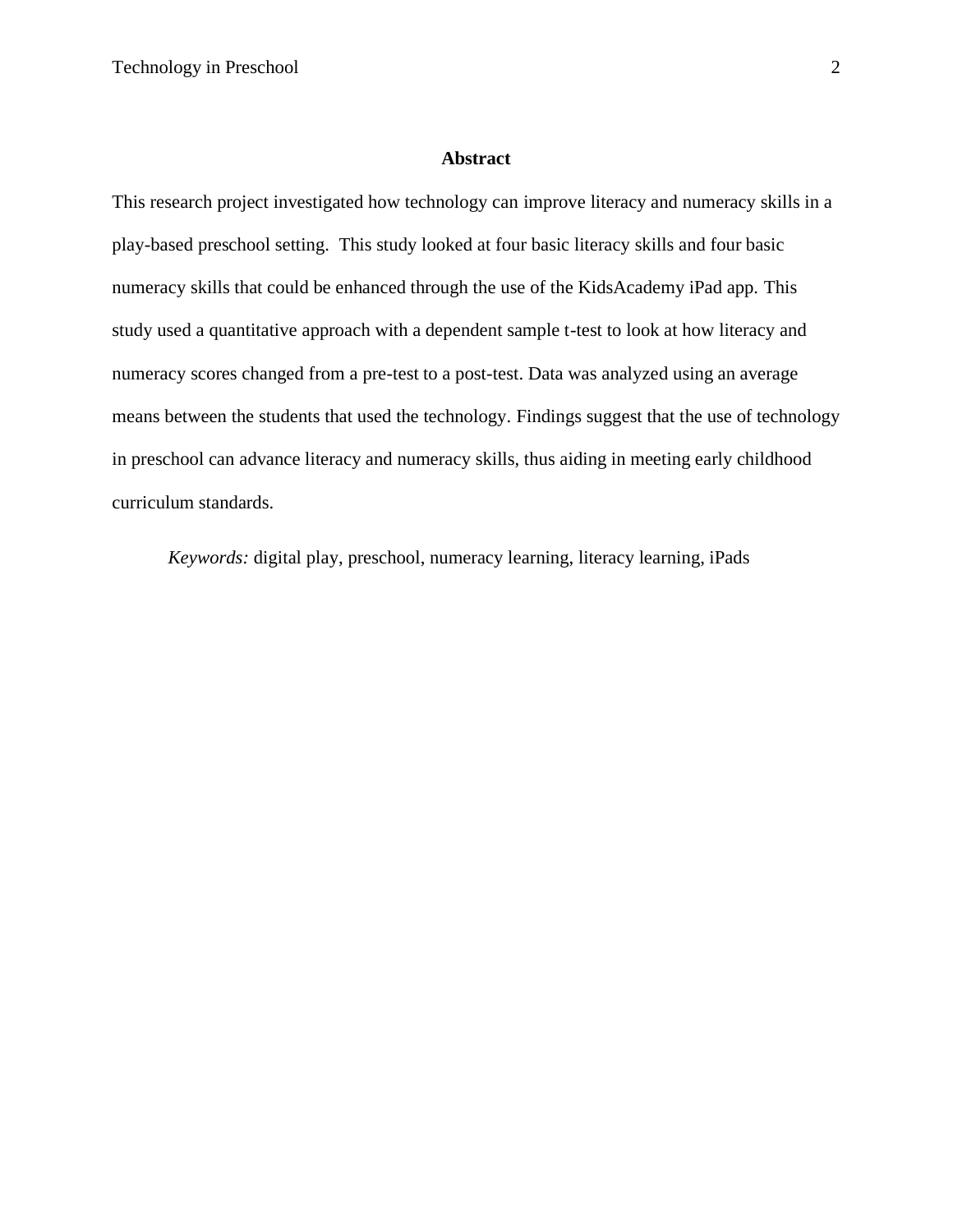### **Table of Contents**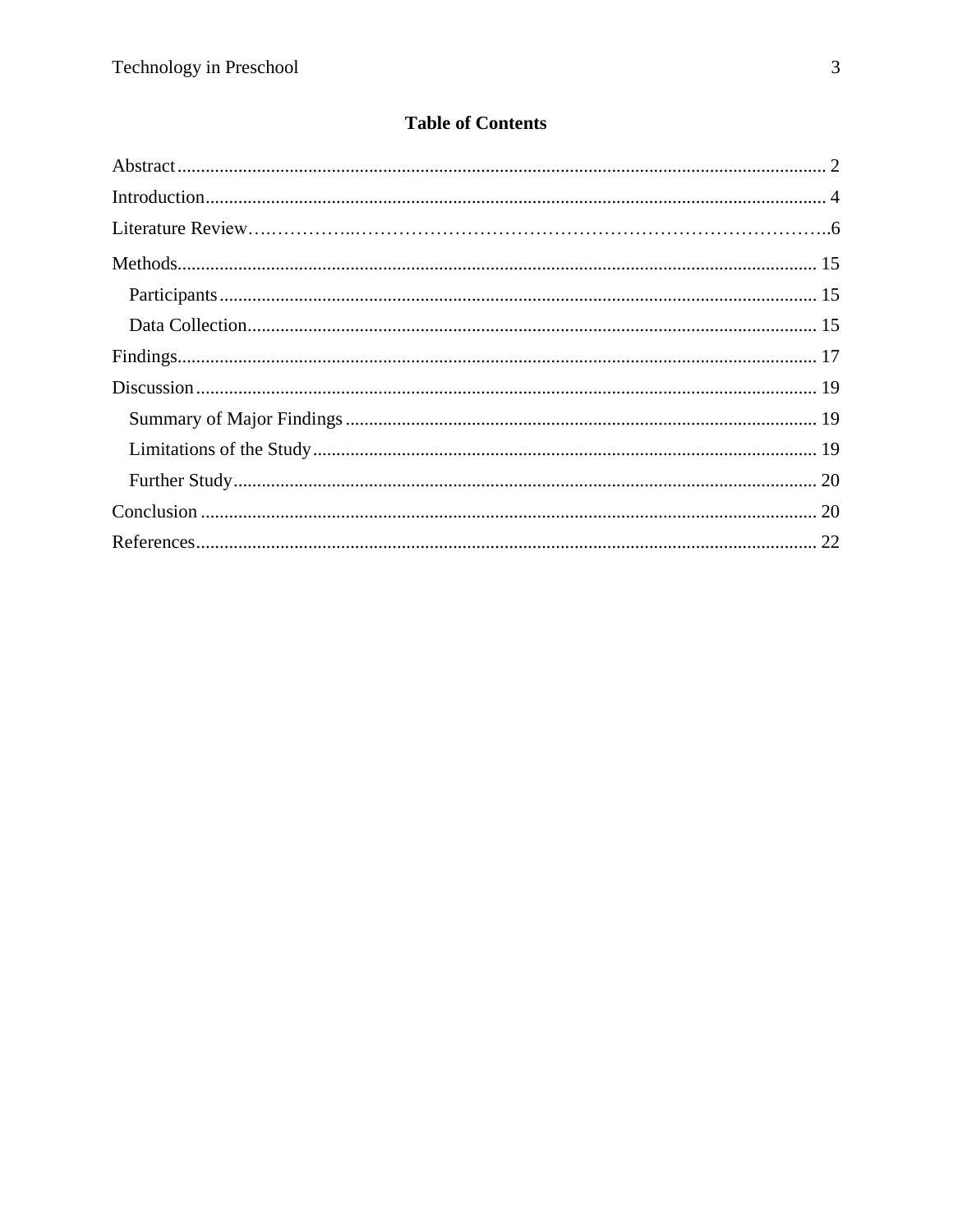#### **Technology Enhances Literacy & Numeracy Skills in a Play-Based Preschool**

<span id="page-4-0"></span>Technology has been used in education since the 1800s when the Magic Lantern, "a primitive version of a slide projector that projected images printed on glass plates" (Purdue Online, 2022) was introduced to improve learning. Technology advancements have evolved over the years to include tablets or Chromebooks in many students' hands. As students develop through the grades, they become more dependent on technology and the use of applications to complete work. Many preschool students are entering school with a stable knowledge of technology, and many have their own personal tablets at home (Mason, 2005). However, with all of this technology in daily life, the debate becomes how to integrate it with play in preschool classrooms. For centuries, play has been the forefront of preschool classrooms, as it helps with the development of social-emotional skills (Pyle & Bigelow, 2014). Teachers and administrators need to consider best practices for building a technology-integrated classroom that also integrates play.

Preschool has always been a play-driven source of learning. During the recent COVID-19 pandemic, many preschools had to depend more heavily on technology as a new source of learning. Teachers had to learn to integrate technology into their daily lessons and use this information to enhance their students' knowledge in unique ways (Tooms et al., 2004).

This action research determines how learning can be enhanced by using technology within a play-based classroom to further the literacy and numeracy skills of our early learning standards. Finding ways to integrate digital play within a preschool classroom and combine play and technology in unique ways can contribute to development and learning.

The research obtained in this study was gathered from peer-reviewed journals located in the DeWitt Library. The studies were published in the last ten years. Research has focused on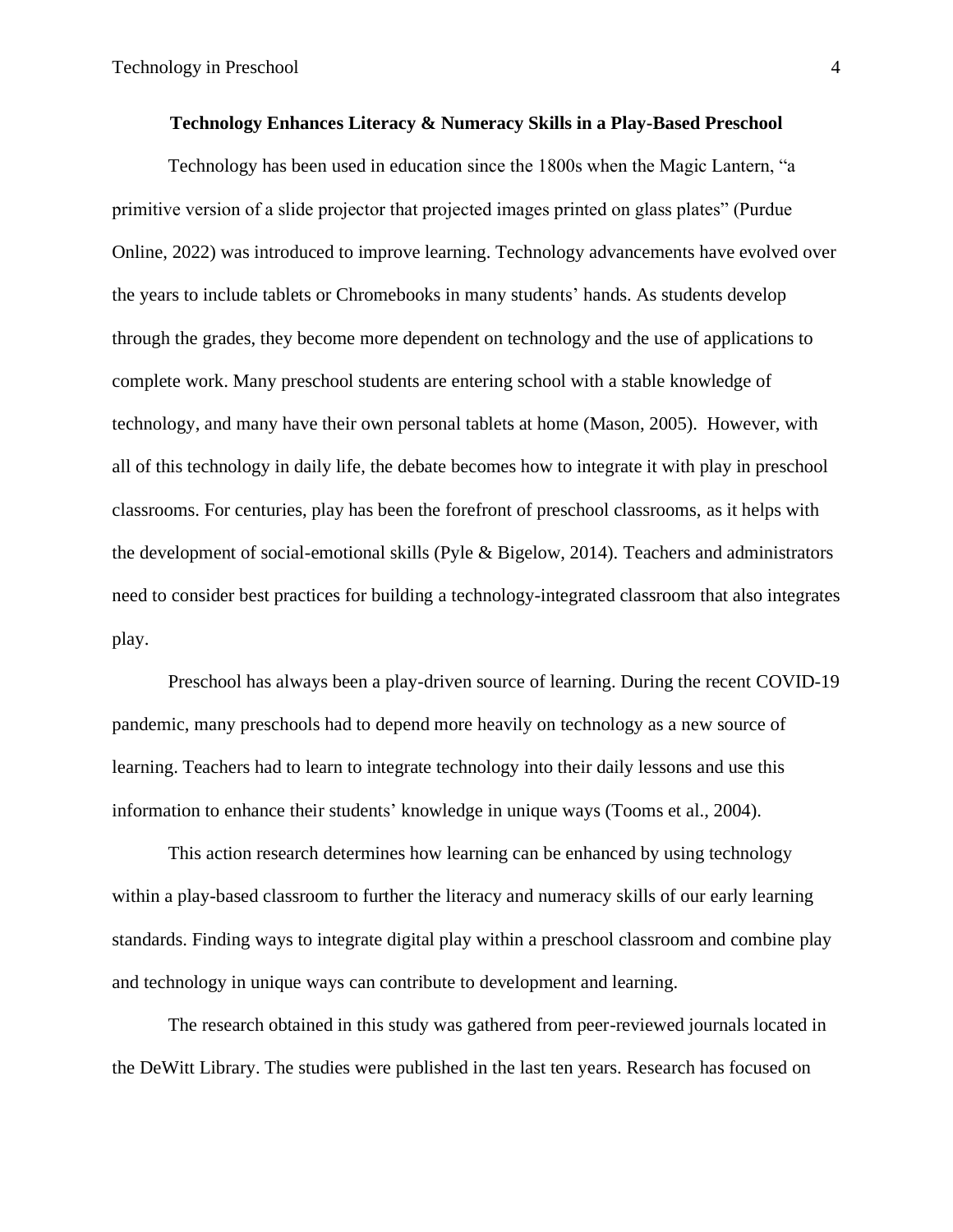ways technology can be used in preschool, reactions of parents and teachers to technology in preschool, the platforms used in the classroom, and the benefits of play - including the impact to preschool students' social-emotional skills through digital play. Reviewing these categories shows the various uses of digital play in current classrooms and whether it is beneficial for development and learning.

#### **Review of the Literature**

#### **Technology as Digital Play**

Technology can be used in a play-based preschool setting to assist educators in developing an engaging, interactive environment. In a qualitative research study by Ackermann (2017), research focused on whether iPads should be used in a preschool setting. This study, which included 30 children and 35 parents, focused on ways that iPads can be used creatively within the classroom. Students were given the iPad to create digital drawings, and they were also provided paper and pencil to create physical drawings. This study showed that children were motivated by technology and enjoyed using the tablet as a drawing tool over the use of paper and pencil. When children are motivated to learn, they engage more with the material and can show an increase in development (Ackermann, 2017).

Incorporating digital play into the classroom can assist in many ways. In a quantitative research study by Disney et al., (2019), 80 children were given iPads to assist in their numeracy learning. The researcher assessed skills such as numerical identification, counting, arithmetic problems, shape identification, and patterns. Each student was given a pre-test, followed by two weeks of various numeracy apps on the iPads. Using the t-test method, results were shown after a post-test was analyzed. According to the findings, most of the children improved significantly in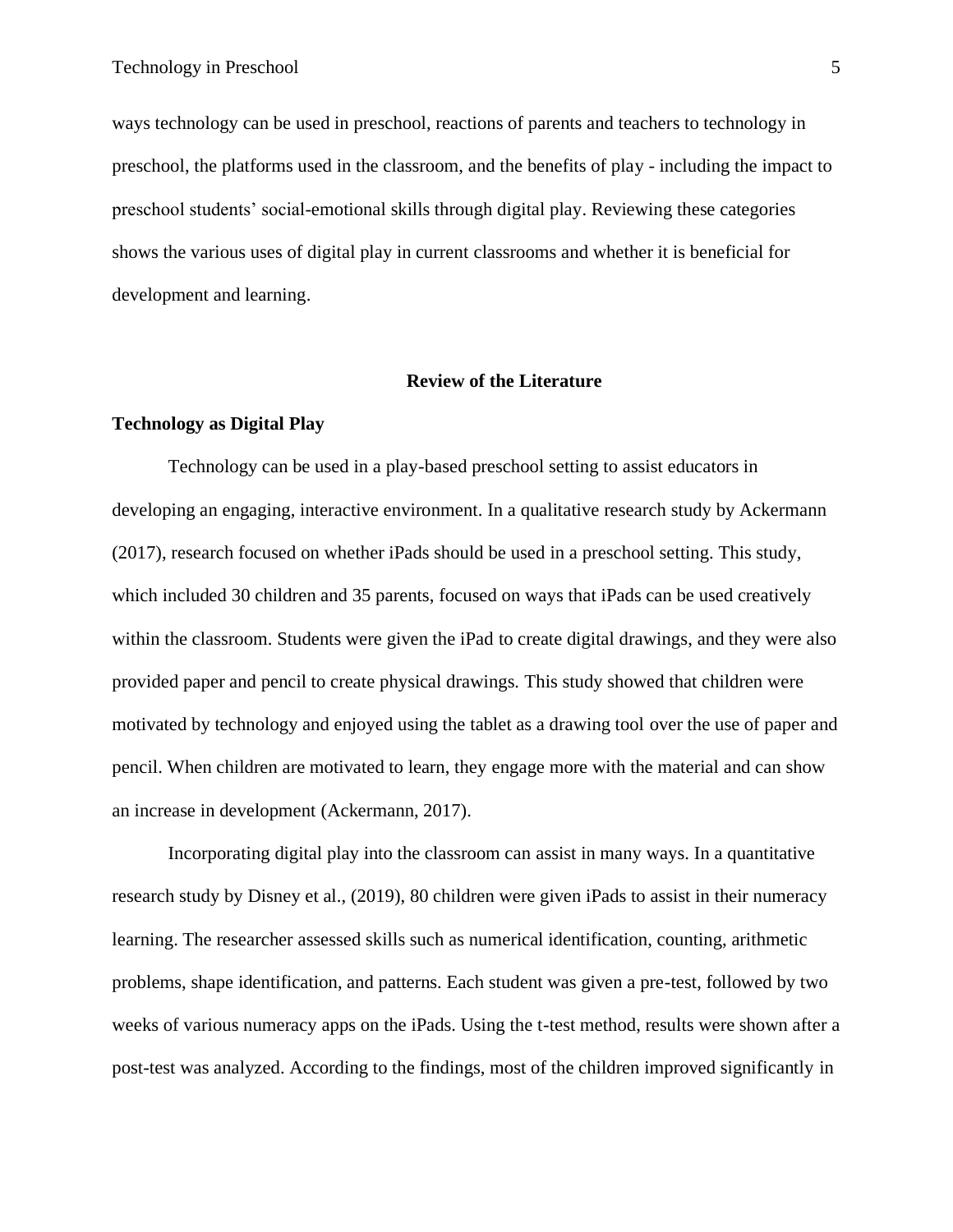all of the five measurements. Various iPad apps are shown to be appropriate ways for preschool children to enhance their numeracy skills. These findings, however, show only that the students learned, not how they learned (Disney et al., 2019). These findings cannot discern that the learning came only from the iPads and not from some other source within the play-based classroom, indicating that more research is needed to demonstrate how technology can enhance learning in various steps of development.

Similar findings were uncovered by Kirova et al., (2018) when researching literacy skills within preschool students. This study included 25 students using iPads to create videos using multi-literacy practices. The results revealed that once students had the skill level and knowledge of the digital platforms, the teachers could better support children to reach their maximum performance. When the teacher was able to digitally model and use discussions throughout the entire process, the students were able to create technology that was meaningful for learning (Kirova et al., 2018). In contrast to the Disney (2019) study, Kirova's (2018) findings were only supported by the knowledge of digital skills before the research began. The skill level of digital play was a determining factor within the findings. While one student in this study was able to work independently and complete the work, this study did not allow for the independent work by the rest of the students. Using technology within the classroom is a tool that can enhance learning, but only when used at the student's capability level (Kirova, 2018).

Improving literacy skills in early childhood can show many benefits to education. A qualitative research study by Kaynar et al., (2020) looked at using e-books to improve literacy skills in early childhood education. Using 13 teachers as the focus of study, the research looked at their perceptions of using a specific literacy app, Raz-Plus, along with challenges and advantages of using this technology within the classroom. The results of the interviews with the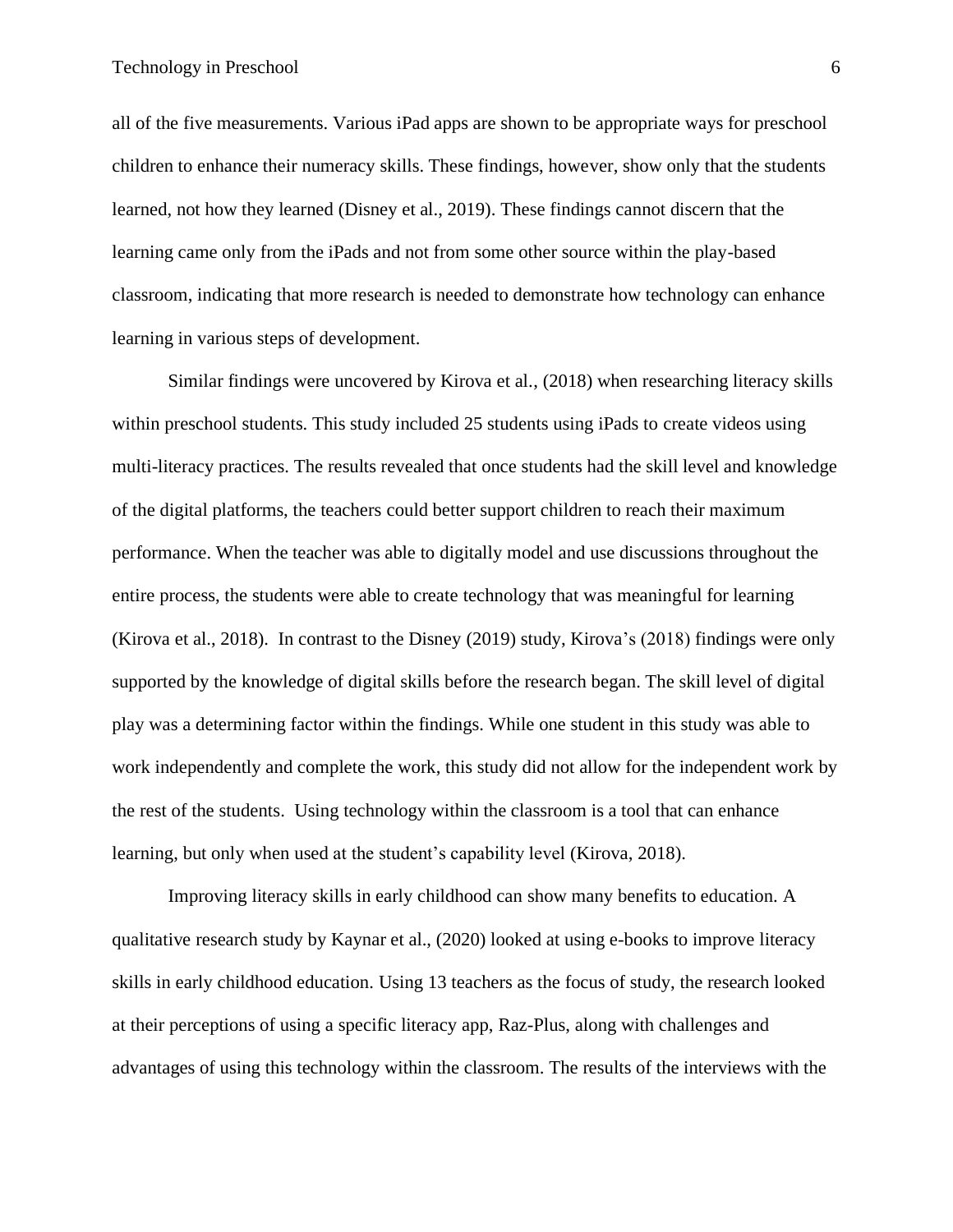teachers identified three main themes. The first theme was that teachers use e-books for different purposes. In order to provide accurate research results of e-book use, research should look at one main purpose and study the effects of the use and their purpose. Another theme was the challenges while using this platform. Similar to the study by Kirova (2018), this method of technology requires adult involvement to be an effective method of learning. The last theme involved various ways to use the e-books in an early childhood classroom. The need for assistance during use of technology is the main barrier that teachers face when implementing this strategy. While other apps may allow for independent work, the studies by Kirova (2018) and Kaynar (2020) show that involvement and consistent time, training, and support are needed to be useful. In summary, teachers need more training and support to successfully implement technology within a preschool classroom.

Digital play in a classroom can show different outcomes. Another quantitative research study by Verenikina et al., (2016) reviews children's responses to the application of technology. This study focused on ten students who were allowed to play with an iPad and included observations of digital play as students interacted with the app and with each other. While the other studies specifically focused on literacy and numeracy apps, this study focused more on the interaction with the iPad and with peers. Observations fell into two categories: peers playing side by side and the interactions during digital play. The findings showed that peers playing the same game showed more interactions than those playing different games. Additionally, when the app used imaginative play, the interactions between students increased. In contrast to the studies completed by Kirova et al., (2018) and Kaynar et al., (2020), students in Verenikina's (2016) study worked independently, allowing the students to interact and play within the technology without assistance from parents or teachers. When researchers analyzed the data obtained from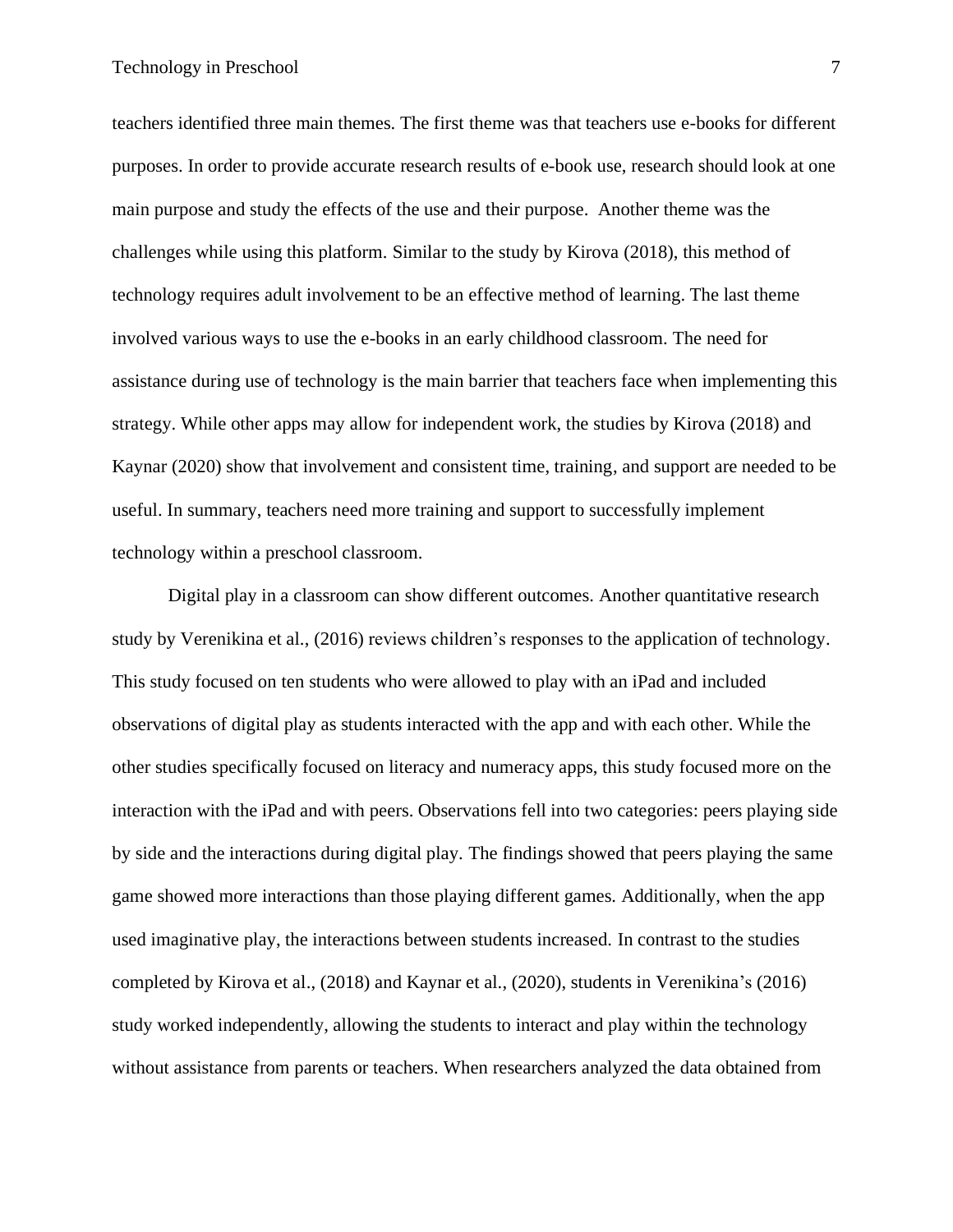the video recordings, they found that children are motivated to play with technology and that the interactions increased when the app chosen used interactivity. Important considerations when using digital play is allowing the children to control their play and progress at their own pace. Choosing the right apps for digital play will increase self-motivation and discovery during play with each other (Verenikina et al., 2016). The apps that teachers choose to use within the classroom should provide the children flexibility to grow and learn through play and allow independent use to encourage motivation and learning within the classroom (Verenikina et al., 2016).

#### **Parent and Educator Views**

Using technology in the classroom has mixed reviews from parents and educators. In a mixed method study by Erdogan et al., (2018), digital play was determined to be the least preferred type of play by parents across four different countries (USA, Turkey, China, and South Korea). The study included a quantitative questionnaire given to 500 parents. On average, these parents preferred traditional play over digital play, however, the study's findings noted digital play has the potential to provide a lot of benefit to learning and development (Erdogan et al., 2018). This study found that parents need more education and training in the correct uses of technology to ensure that it is meaningful and educational. While slight differences exist among responses from each country, the study showed an overall consensus that traditional play is preferred over digital play, but that the future may show higher preference toward more technology (Erdogan et al., 2018).

A similar study was completed by Otterborn et al., (2019), exploring teachers' views on using technology in the classroom. While the study by Erdogan et al., (2018) highlighted parental views, Otterborn et al., (2019) looked at how teachers viewed using digital play with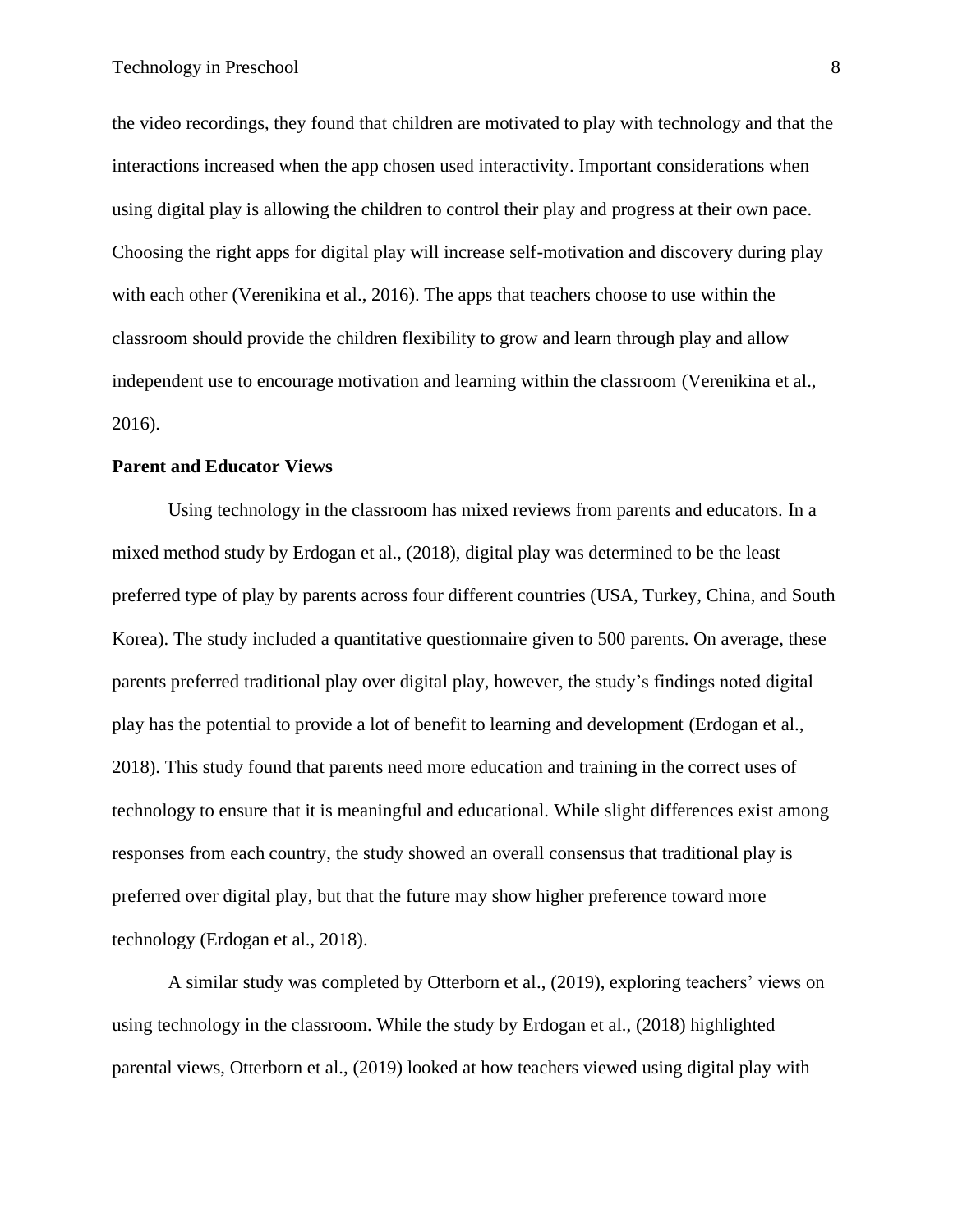students. This study used online questionnaires with 199 preschool teachers in Sweden. The findings found the same need for training and increased knowledge of technology before implementation. In both of the studies, those interviewed emphasized the importance of traditional play, but both parents and educators understand that there is a need for technology in the future (Otterborn et al., 2019).

While the study by Erdogan et al., (2018) showed that parents prefer traditional play over technology play, a quantitative study by Rose et al., (2013) looked at whether the use of technology was a factor in a parental choice of a childcare program. Rose et al., (2013) looked at whether the use of technology and the internet is a factor in this decision. The results of a questionnaire sent to 82 parents of preschool children, showed that students having access to technology is a contributing factor. Parents understand that technology is a part of their children's future and that using the internet for educational programs provides a lot of benefits. However, the study also noted that parents want a balance of traditional play throughout the day. This phenomenon shows that while there is a need for technology in early childhood education, educators should not forget the importance of traditional play within the daily schedule (Rose et al., 2013).

In contrast to the previous studies, Dong (2018) uncovered negative opinions about technology when he looked at how Korean parents viewed digital play. In a study with 13 Korean parents of preschool students, none of the parents related learning to digital play. For these parents, the use of digital play was related to video games and YouTube. The parents considered it a reward, not an educational platform (Dong, 2018).

The results of these studies hold one common theme about technology and the use in an early childhood classroom. While there is a place for technology, educators and parents urge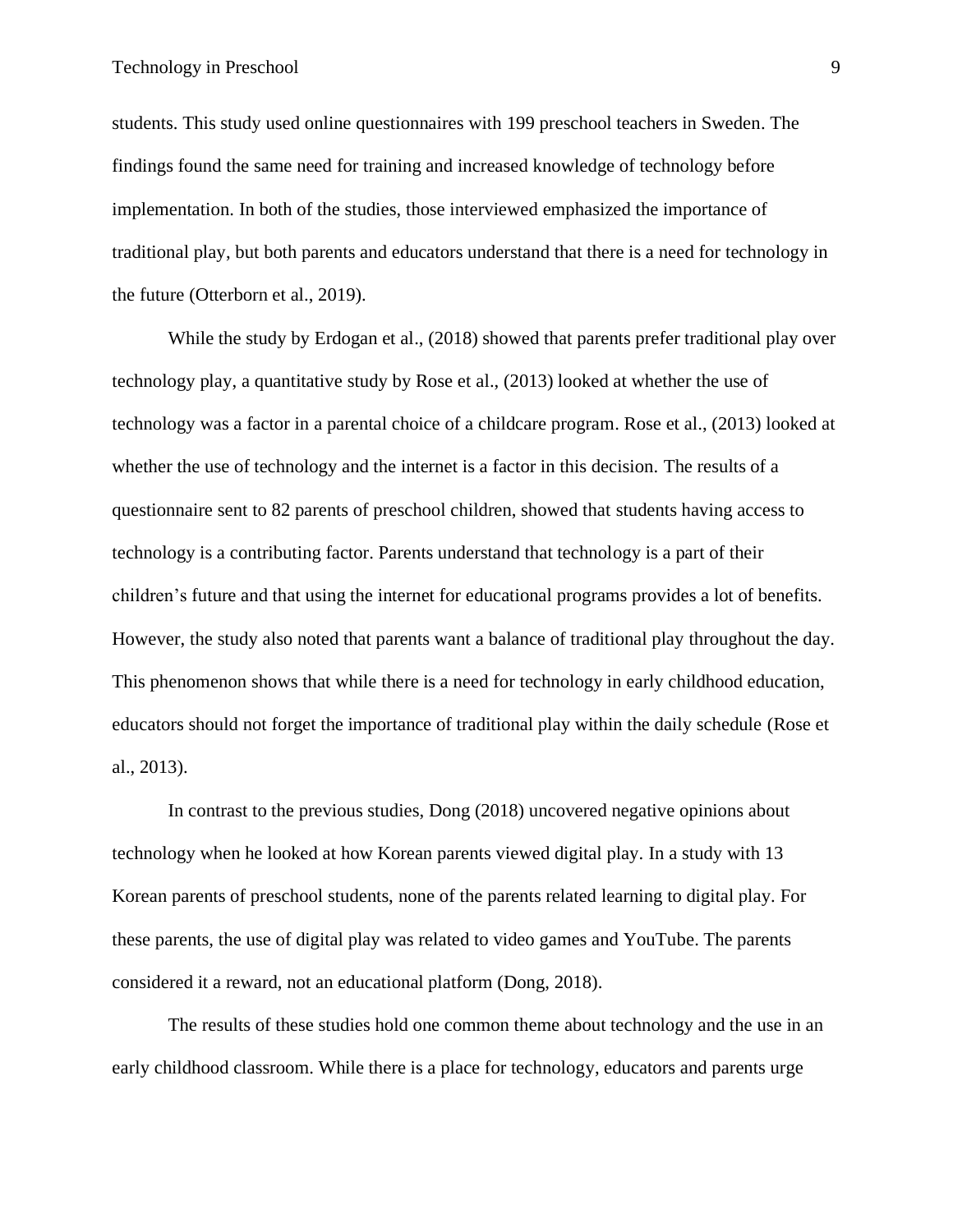classrooms to use it minimally and keep traditional play an important part of the development of preschool students.

#### **Importance of Play**

Many studies have been done on the importance of play in preschool. In a qualitative study by Pyle & Bigelow (2014), three kindergarten classrooms were observed to explore the purpose of play and how play is used within the classroom. This study showed varying results among the classrooms, showing the students approach to play a "peripheral to learning, play as a vehicle for social development, and play as a source of academic learning" (Pyle & Bigelow, 2014). Each classroom teacher in this study exhibited different approaches to play and highlighted these three varying learning techniques. While one teacher focused on how play benefits social-emotional skills, another teacher focused on play as a vehicle for academic learning, and the third teacher used play as a way to enhance the lessons as a teacher-led strategy (Pyle & Bigelow, 2014). According to these findings, teachers should look at how play is used in their classroom and look for ways that play can link all of these approaches.

A similar study by Fatai et al., (2014) examined 30 children in Malaysia and the effects of unstructured play time during the day. The researchers used observations and video recordings to watch how children played through the day. Through field notes and data analysis, the researchers found similar themes to the findings from Pyle & Bigelow. Through play, children can learn academically, engage in social emotional development, and gain cognitive skills. This study shows that allowing play within the classroom can give children many developmental skills that are needed for growth and academic achievement (Fatai et al, 2014).

Similar findings were also found in a study done in Australia by Sumsion et al., (2014). The researchers did observations and performed interviews at approximately 40 early childhood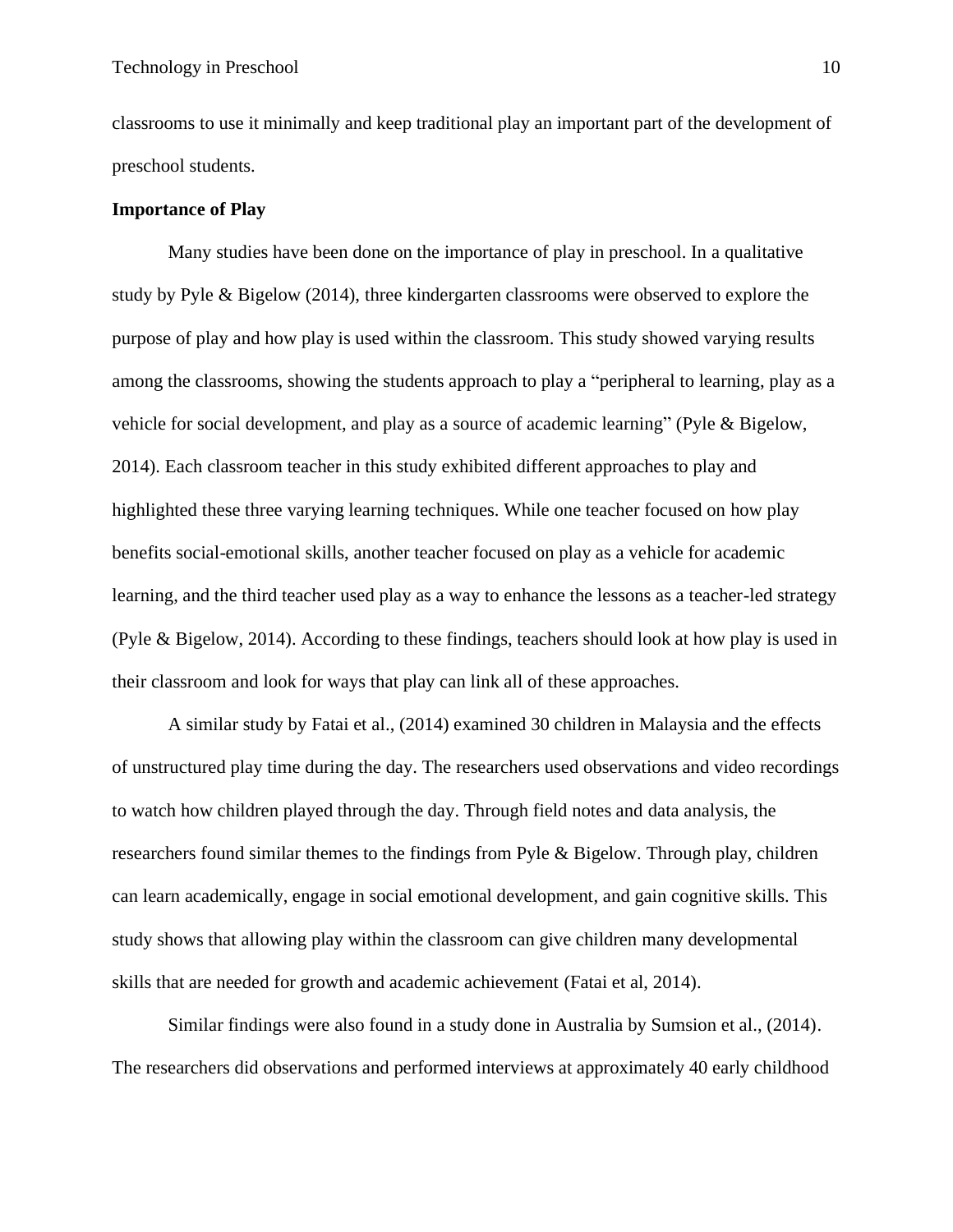centers looking at how play is used in the classrooms, specifically how free play and play-based learning are brought together. Many of the centers showed differences between how play was approached and the outcomes from play. While some educators were positive about this playbased learning environment, many were inexperienced users of this model (Sumsion et al., 2014). In order to properly integrate play-based learning with free play, teachers must be engaged with the children and have an active role within the play, rather than just observe and provide children with contexts to learn. Children are more engaged when they see educators showing active involvement in the classroom (Sumsion et al., 2014).

Banerjee et al., (2015) discusses considerations to link play with language and literacy development. The findings to link these skills are shown through evidence-based practices with some recommended strategies (Banerjee et al., 2015). Literacy is one of the key developmental milestones in early childhood development, many studies look at how play can provide rich context in learning literacy and language skills. Creating an environment that can promote these skills is the first step. Similar to the study by Sumsion (2014), Banerjee also notes that adults should interact with the students to show meaningful play. This type of interaction includes directing, observing, and participating with the children during play time (Banerjee et al., 2015). The studies performed also showed that at least one hour is necessary for the children to become fully immersed in the play and shows more engagement. In other words, providing the right environment and actively participating with the students shows key learning taking place during the day.

#### **Impact on Social Skills**

The first five years of a child's life is a critical period of learning and development. Play is a key factor in this development and can impact social skills. In a study done in Makkah, Saudi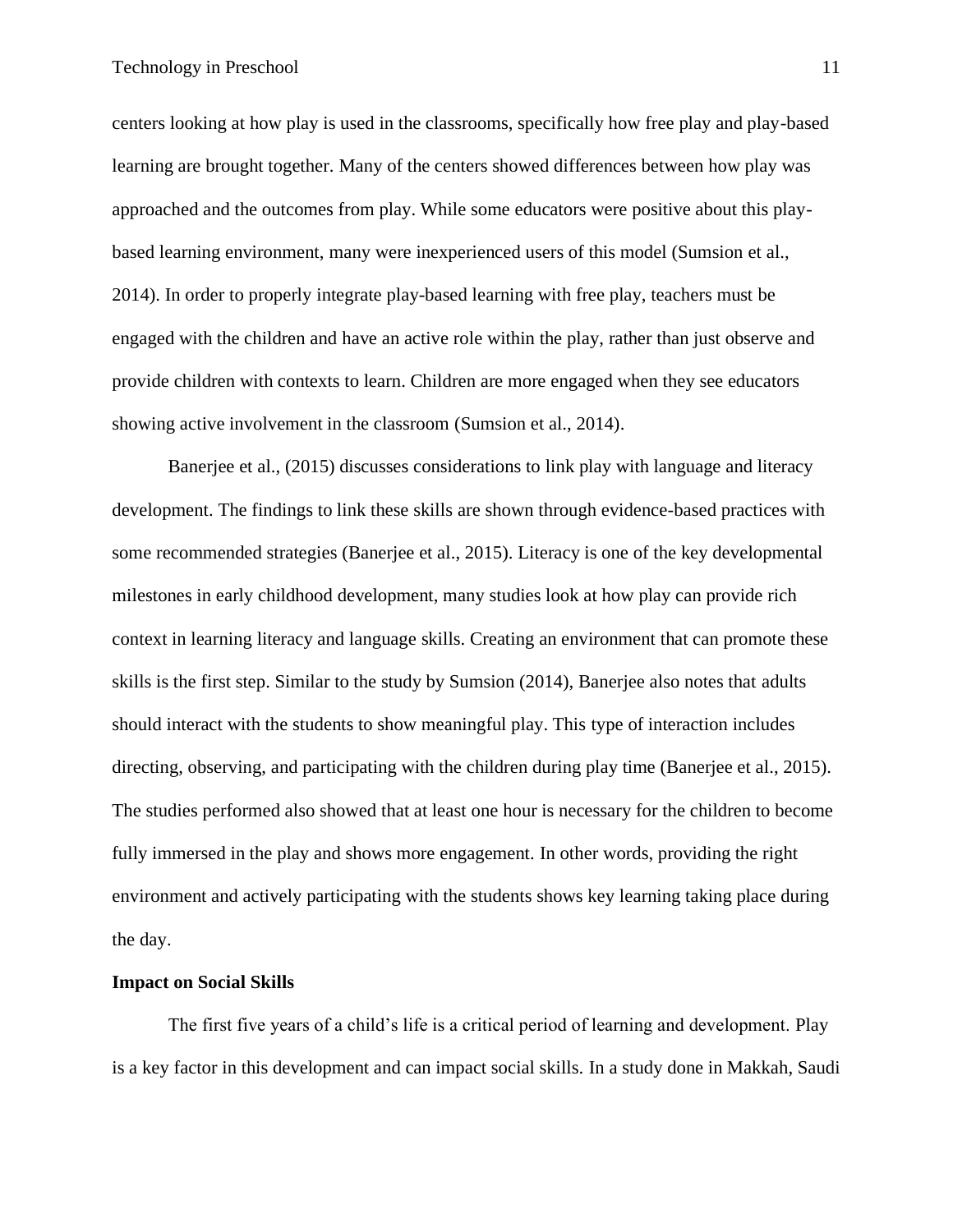Arabia with over 60 preschool and kindergarten students, Khomais et al., (2019) found that one of the strongest predictors of self-regulation skills is from dramatic play. The study used questionnaires, a self-regulation scale, and children's interviews (Khomais et al., 2019). Despite this correlation, there are many defects in this study that look at the type of play and the environment of play that is offered to the children. The quality of play can have an effect on how children interact and play. Offering a wide range of rich learning is important for core academic development (Khomais et al., 2019).

The various types of play offered in school link many skills that children need to develop and learn. In a study by Li et al., (2014), 28 students were studied to find out how social interactions occurred during various types of play. Using a mixed method approach, the researchers were able to use observations and questionnaires to compare the types of play and how social skills are developed. Similar to the study by Khomais et al., (2019), the social skill that emerged most frequently was the interaction with others. When the type of play offered involved interactions, social skills increased. The type of play offered to students and the environment provided can affect children's development (Li et al., 2014).

While social skills can develop through pretend play, using technology can also manifest social emotional behaviors. In a study by Ralph (2017), three students were observed using traditional play, and technology with play, in various scenarios to determine their sharing behaviors. The variable that emerged was whether technology had an effect on the play. The scenarios all centered around various iPad applications and the types of play offered. While certain technology offers more opportunity for social interactions, the study found that the use of technology increased social behaviors (Ralph, 2017). Ralph noted that children need to learn to share iPads like they do any other toy. This phenomenon shows us that like the other studies by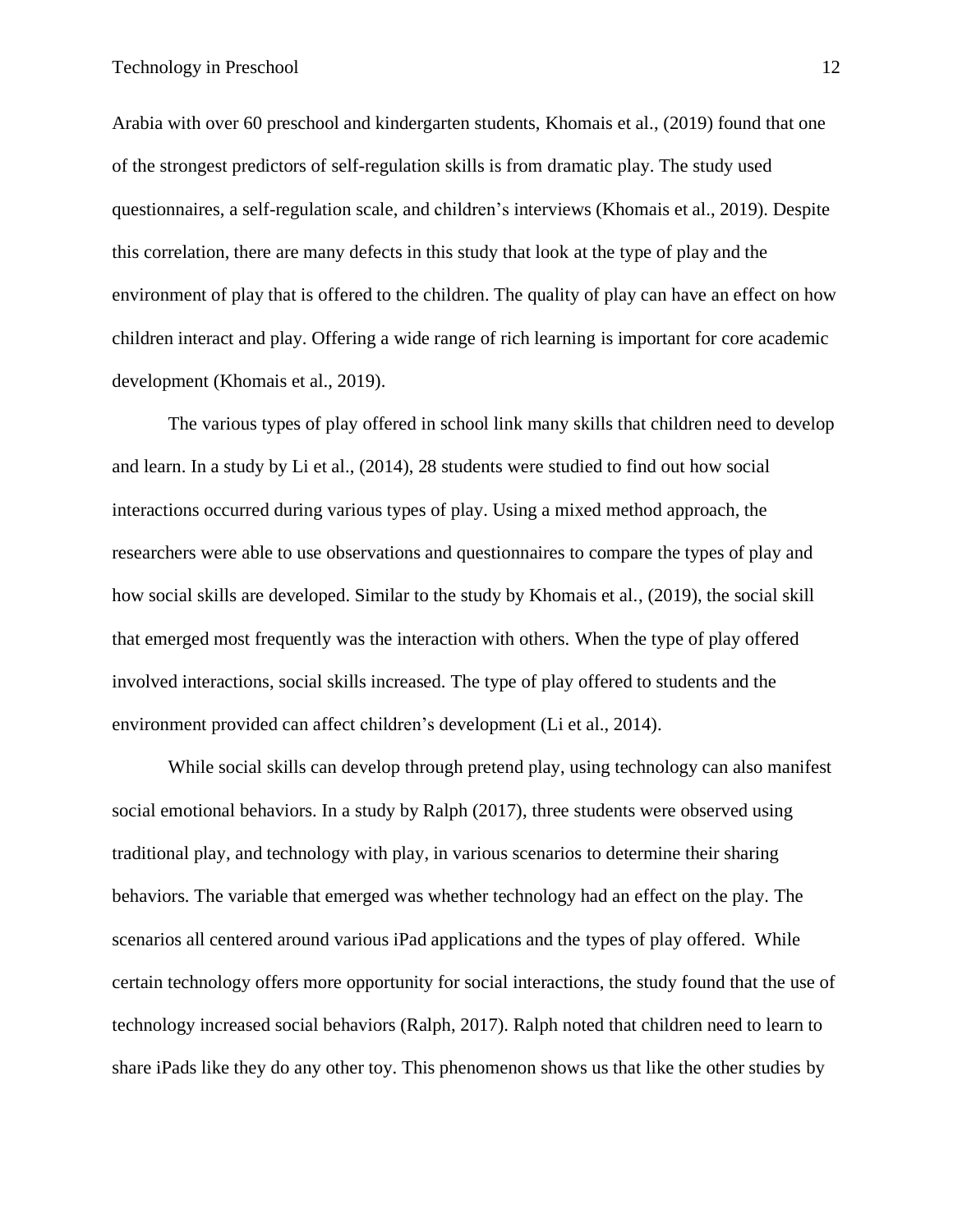Khomais et al., and Li et al., on social-emotional development, technology can play an important role in learning through play and can have an impact on children's social-emotional development.

#### **Digital Platforms**

Assorted studies have been done on the effects of different platforms used within the classroom. Davidson et al., (2014) studied a classroom in Australia using YouTube as a way to teach and learn. As the article states, much research has been done on the ways that technology enhances skills, rather than how technology can provide shared understanding (Davidson et al., 2014). This study focused on one child and a video his family made during a trip. The researchers looked at the children's interaction with the video, their interpretation of the subject, and the ways they communicated through the learning process. According to the findings, children can learn with technology if educators look for the experiences that these platforms offer (Davidson et al., 2014). In other words, YouTube is a valuable resource for children and can lead to more engagement.

Another platform that is used with preschool is digital storytelling. In the study by Kervin & Mantei (2016), 27 children used digital stories to showcase how they participate in the classroom. The children used the platform Meadows (2003, 2011) to structure their stories. The children were asked to create a story about what they like to do in the classroom. Using ten pictures and video recordings, they presented a unique perspective into their daily learning. As the researchers analyzed the data, they noted key aspects of the story, such as the children's understanding of the setting, the activities they chose as their favorite, and their engagement within the recordings (Kervin & Mantei, 2016). In this qualitative study, Kervin & Mantei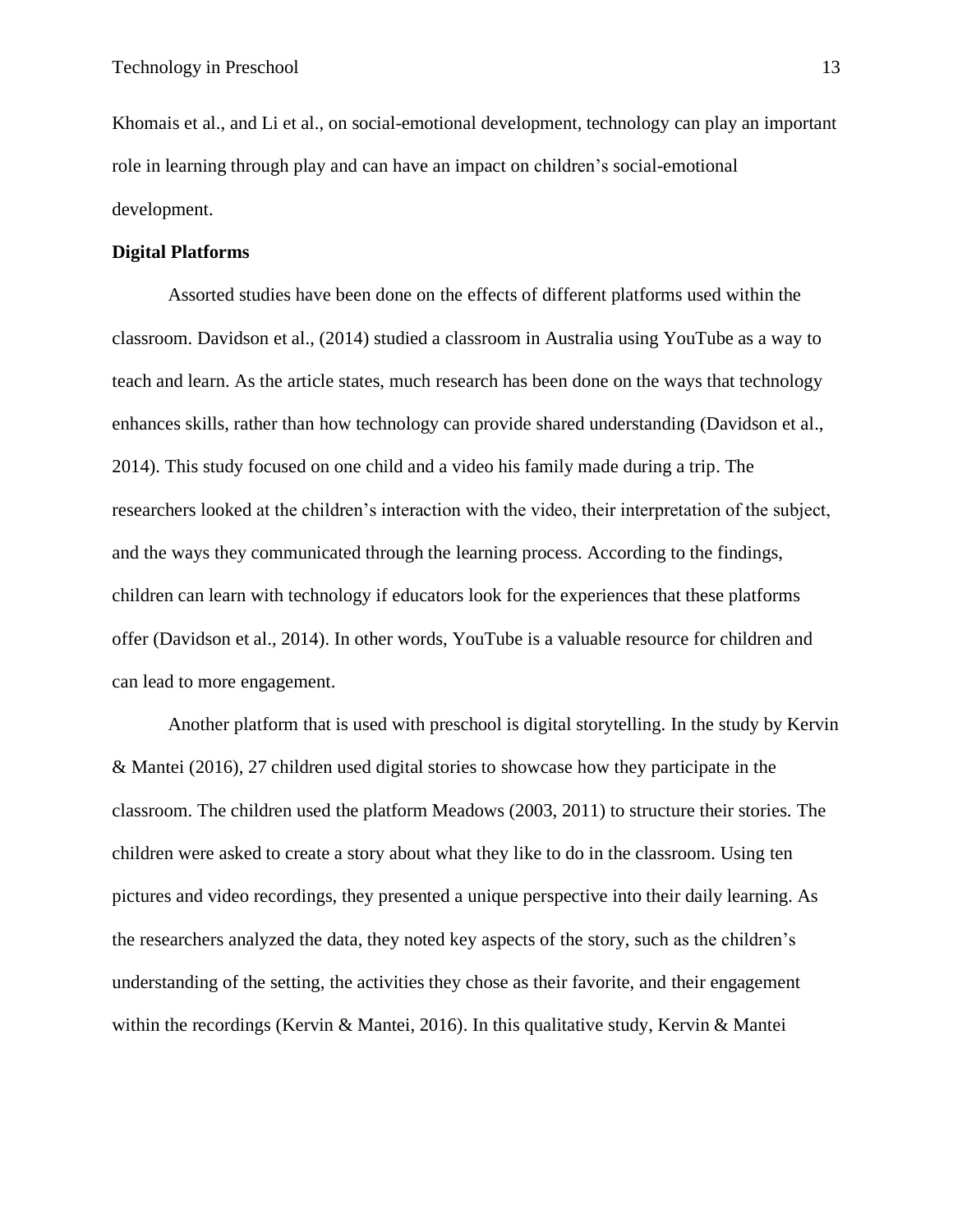(2016) noted that using technology can help support children in future grades and help educators gain insight into how children learn and apply what they are learning.

Similar findings on the way we use digital platforms were later found in a study by Fleer (2018) when 16 teachers were observed engaging with children during free time. Using digital animation, educators worked to create a new play condition to support play activity within the classroom. Similar to the study by Kervin & Mantei (2016), Fleer used a creation app called MyCreate. This app allowed animation to be used during free time to enhance the imagination and creativity of the play. Using another qualitative approach, Fleer (2018) observed the children in five different play-based scenarios using nursery rhyme stories. After the story was read to the children, they were set up to role play and animate the story through props using their own creativity. All of these platforms suggests that the students are more engaged in their learning with the use of technology. This study showcases that play-based settings can benefit from the use of technology to improve children's academic learning, social-emotional, and cognitive development in early education.

Technology can play many roles in early childhood education. Providing educators with training and support into the technology they use, preschool children can learn social-emotional skills, literacy, and numeracy skills, and find ways to be more engaged in their education. Providing a rich digital play environment can produce many benefits that support learning.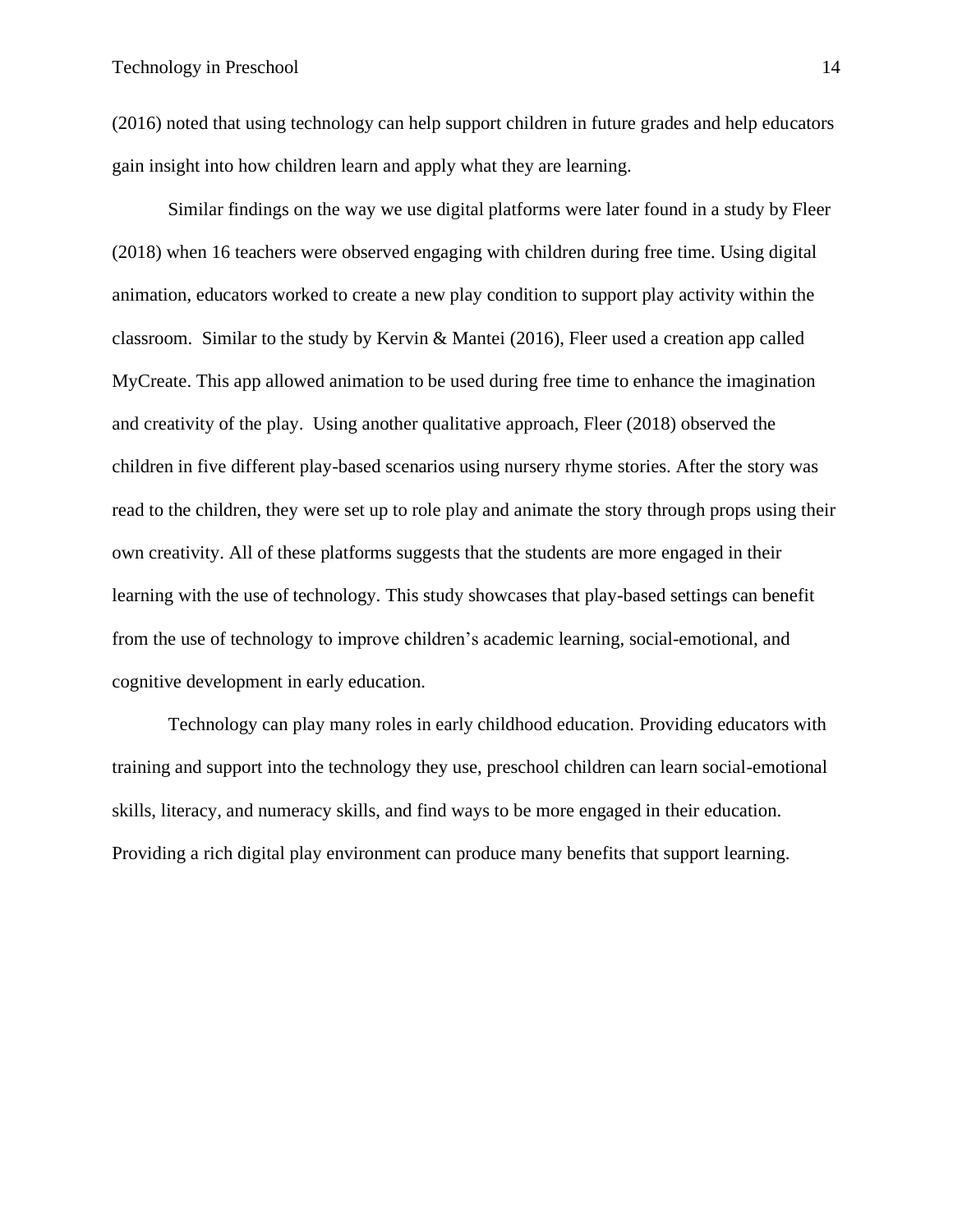#### **Methods**

<span id="page-15-0"></span>This study uses a quantitative methodology to determine how technology can enhance literacy and numeracy scores in an early childhood classroom. This study used a pre- and posttest to determine children's literacy and numeracy scores after exposure to a developmentally appropriate app, Kids Academy*,* that helps build various skills for early childhood.

#### <span id="page-15-1"></span>**Participants**

Of the 27 students enrolled in two preschool classes in a small private school in Iowa; 20 students participated in the research study. Of the 20, 9 (45%) were female, and 11 (55%) were male. The age range of the students was 4-5 years old. In this study, half (50%) of the students attend the all-day program, while the other half (50%) attend the five-day morning program.

#### <span id="page-15-2"></span>**Data Collection**

The testing for numeracy skills used the myIGDI assessment to measure four basic early childhood standards: (a) oral counting, (b) quantity comparison, (c) number naming, and (d) oneto-one correspondence. The oral counting test identified how far students can count without error within 60 seconds. The quantity comparison test used cards comparing dominos and asked the children to identify which side had more through visual observations within 60 seconds. The third test identified how many numbers ranging from 0 to 20 the students could identify by name within 60 seconds. The last test looked at one-to-one correspondence counting. The students counted dots from one to 20, pointing to the dot as they counted. The score was counted based on the correct number of dots counted without an error.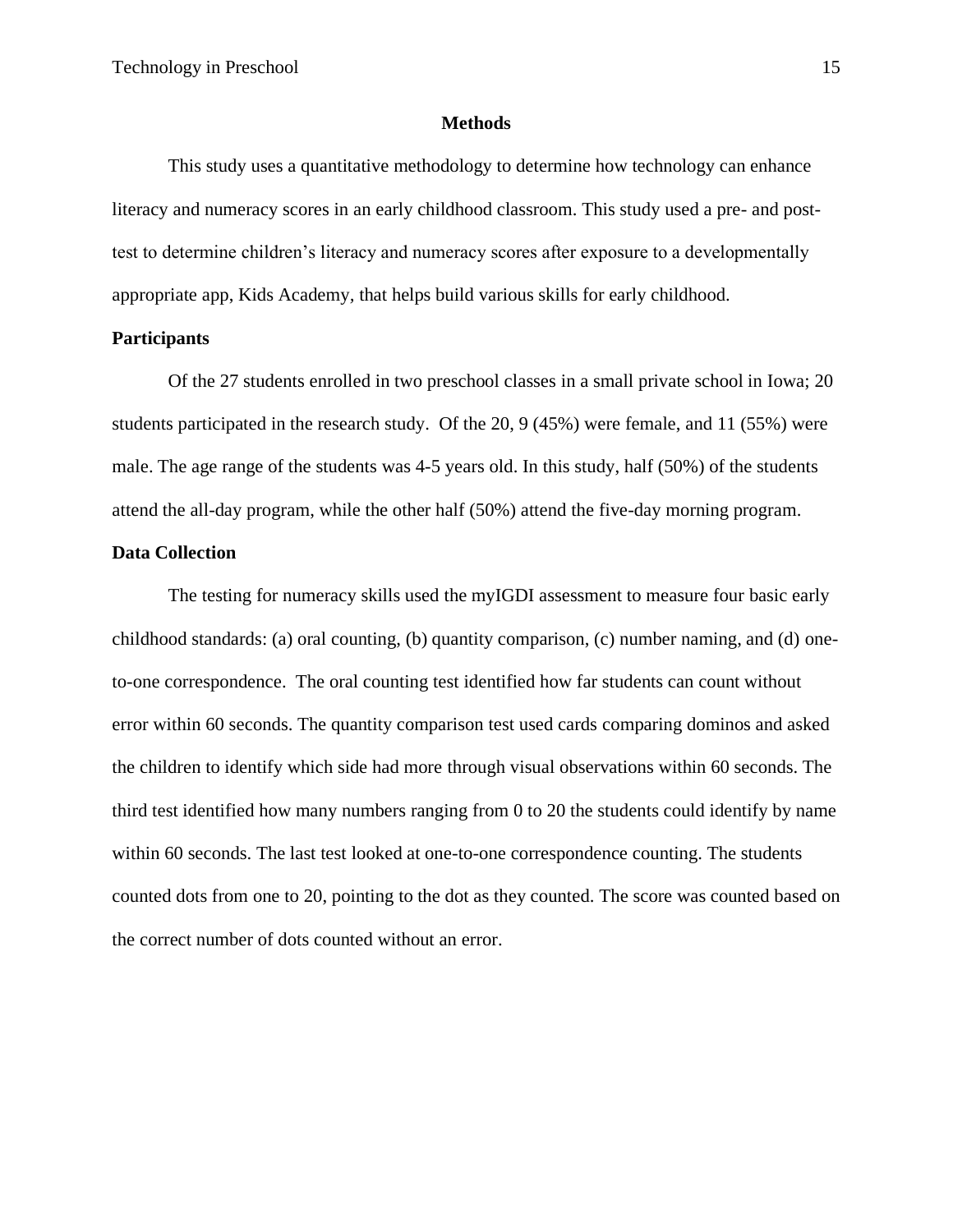The testing for literacy skills used the PELI literacy assessment for Pre-K. This test looked at four literacy early learning standards: (a) alphabet knowledge, (b) phonological awareness, (c) vocabulary, and (d) comprehension. The alphabet knowledge section evaluated how many upper and lowercase letters the children could identify when they were in a random order. The phonological awareness test showed awareness of beginning sounds and syllables using various picture cards. The vocabulary section of the test allowed the students to name and describe various words using their own words; the transcriptions were recorded and analyzed based on how descriptive the sentence was in relation to the vocabulary word. In the last test, the students read a book, the researcher looked at comprehension and retelling of the story by asking questions throughout and at the end of the book.

After the week one pre-test was completed, the students were allowed use of technology in the classroom to work on these skills using the classroom iPads. Students were allowed use of the iPads during free choice time and in the morning when work was completed. The students were observed during the digital play, with the researcher noting interactivity within the app and motivation to use the platform. After two weeks of digital play using the iPads, the students were assessed in week four using the same myIGDI and PELI assessments to analyze data.

The independent variables used in this study include the age of the students, the assessments used, and the technology app, *Kids Academy*. The dependent variables are the literacy and numeracy scores showing development of early childhood early learning standards in a preschool classroom.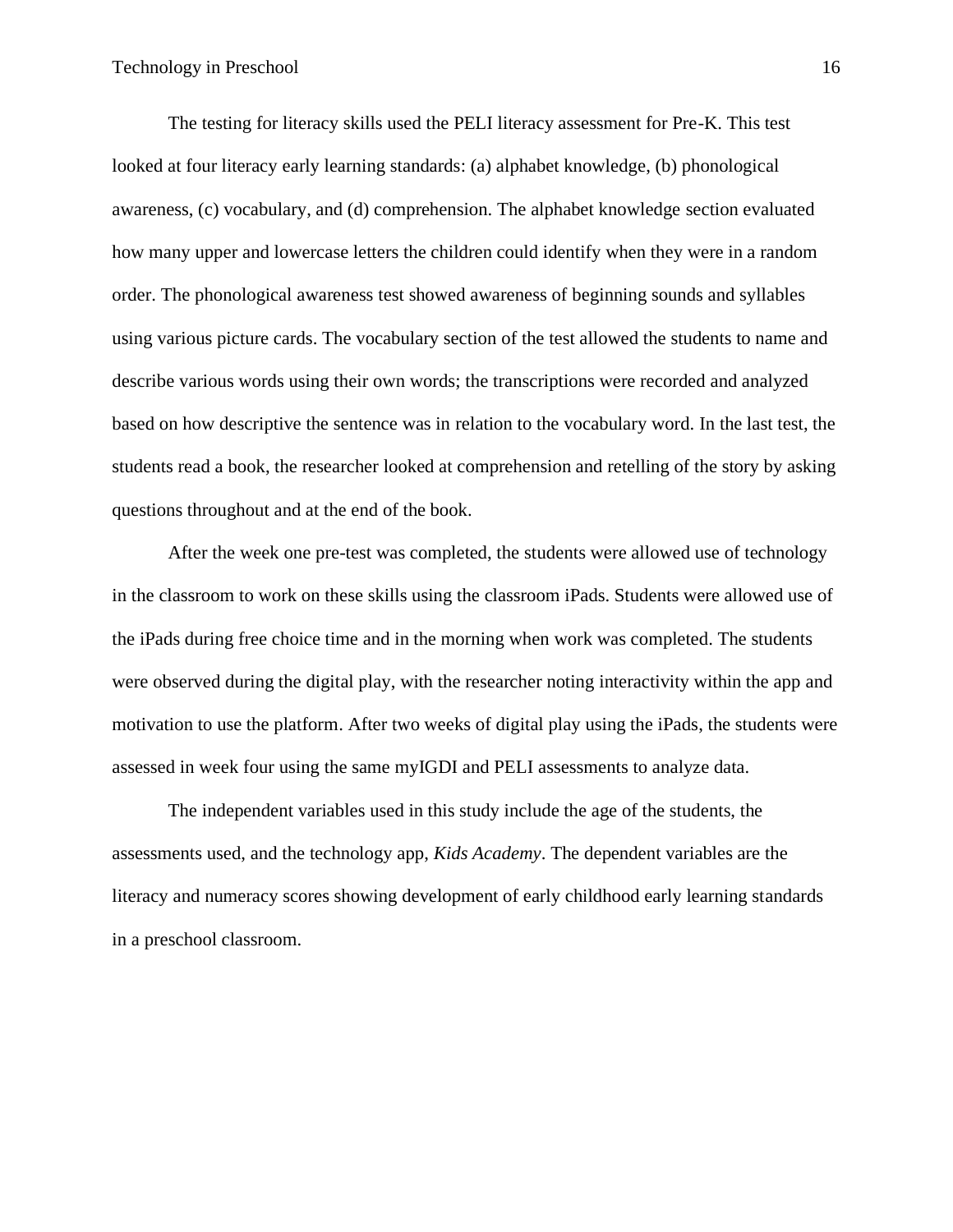With Institutional Review Board (IRB) approval from Northwestern College and approval from the preschool department of the private school that enrolls preschool students ages 3-5, consent letters were sent to two of the four classes. Twenty parents opted for their student to participate in this study to determine technology's impact on literacy and numeracy skills.

#### **Findings**

#### <span id="page-17-0"></span>**Data Analysis**

A dependent sample t-test was used to compare the average mean between the pre- and post-test results of numeracy and literacy skills in digital play. Using myIGDI and PELI assessments, four areas of numeracy skills were assessed: (a) oral counting, (b) quantity comparison, (c) number naming, (d) one-to-one correspondence (see Table 1). Four areas of literacy skills were also tested: (a) alphabet knowledge, (b) phonological awareness, (c) vocabulary, and (d) comprehension (see Table 2). The results demonstrated a score increase in all areas tested.

| Variables                 | Means of<br>pre-test<br>results<br>$(n=20)$ | Means of<br>post-test<br>results<br>$(n=20)$ | t.<br>df(19) | standard<br>error of<br>difference |
|---------------------------|---------------------------------------------|----------------------------------------------|--------------|------------------------------------|
| <b>Oral Counting</b>      | 42.05                                       | 45.10                                        | 1.08         | 2.807                              |
| Quantity comparison       | 27.70                                       | 29.45                                        | 3.25         | 0.537                              |
| Number naming             | 17.70                                       | 18.60                                        | 1.38         | 0.648                              |
| One-to-One Correspondence | 18.65                                       | 19.45                                        | 1.59         | 0.501                              |

**Children's Numeracy Skills**

#### **Table 1. Pre-test and post-test results of four numeracy skills**

Table 1 shows that numeracy skills improved between pre-test and post-test results in all four areas. These results show that children learned numeracy skills while using the iPad over a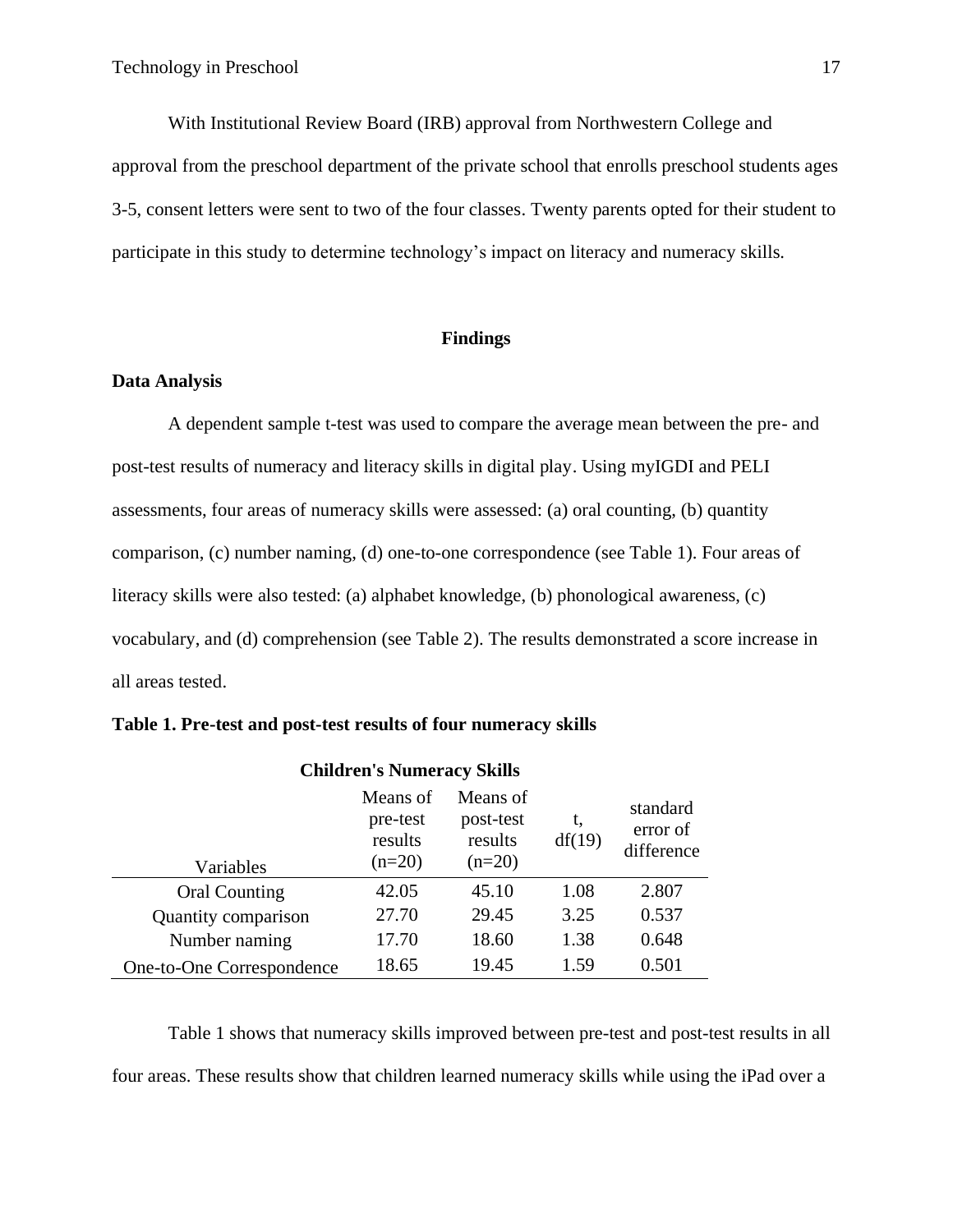two-week observation period. The greatest increase in abilities occurred in quantity comparison resulting in a t-score of 3.25. This skill was practiced most within the app during free-choice time. The lowest change was in oral counting with a t-test of 1.08. The iPad app chosen did not represent oral counting within the number of game options, resulting in a lack of practice counting using technology.

| Variables              | Means of<br>pre-test<br>results<br>$(n=20)$ | Means of<br>post-test<br>results<br>$(n=20)$ | t.<br>df(19) | standard<br>error of<br>difference |
|------------------------|---------------------------------------------|----------------------------------------------|--------------|------------------------------------|
| Alphabet Knowledge     | 20.85                                       | 24.00                                        | 3.86         | 0.815                              |
| Phonological Awareness | 9.85                                        | 11.70                                        | 2.34         | 0.789                              |
| Vocabulary             | 23.70                                       | 24.25                                        | 2.46         | 0.223                              |
| Comprehension          | 21.60                                       | 22.40                                        | 3.76         | 0.213                              |

**Children's Literacy Skills**

#### **Table 2: Pre-test and post-test results of four literacy skills**

Table 2 shows a significant increase in all four areas of literacy skills. The iPad app that was used within this study included many games and skill practice in all four of these areas of development. During the observation period, 80% of the students chose literacy games over numeracy games during their allotted times. In this table, the highest increase is alphabet knowledge with a t-difference of 3.86. Sixty-five percent of the students tested during the posttest were able to identify all 26 letters of the alphabet versus only 40% of the students in the pretest assessment. Most of the games in the app focused on the letters of the alphabet using videos and games to practice this skill. The lowest increase in scores was phonological awareness with a t-difference of 2.34. This test did not show a lot of improvement for many students. Only 15%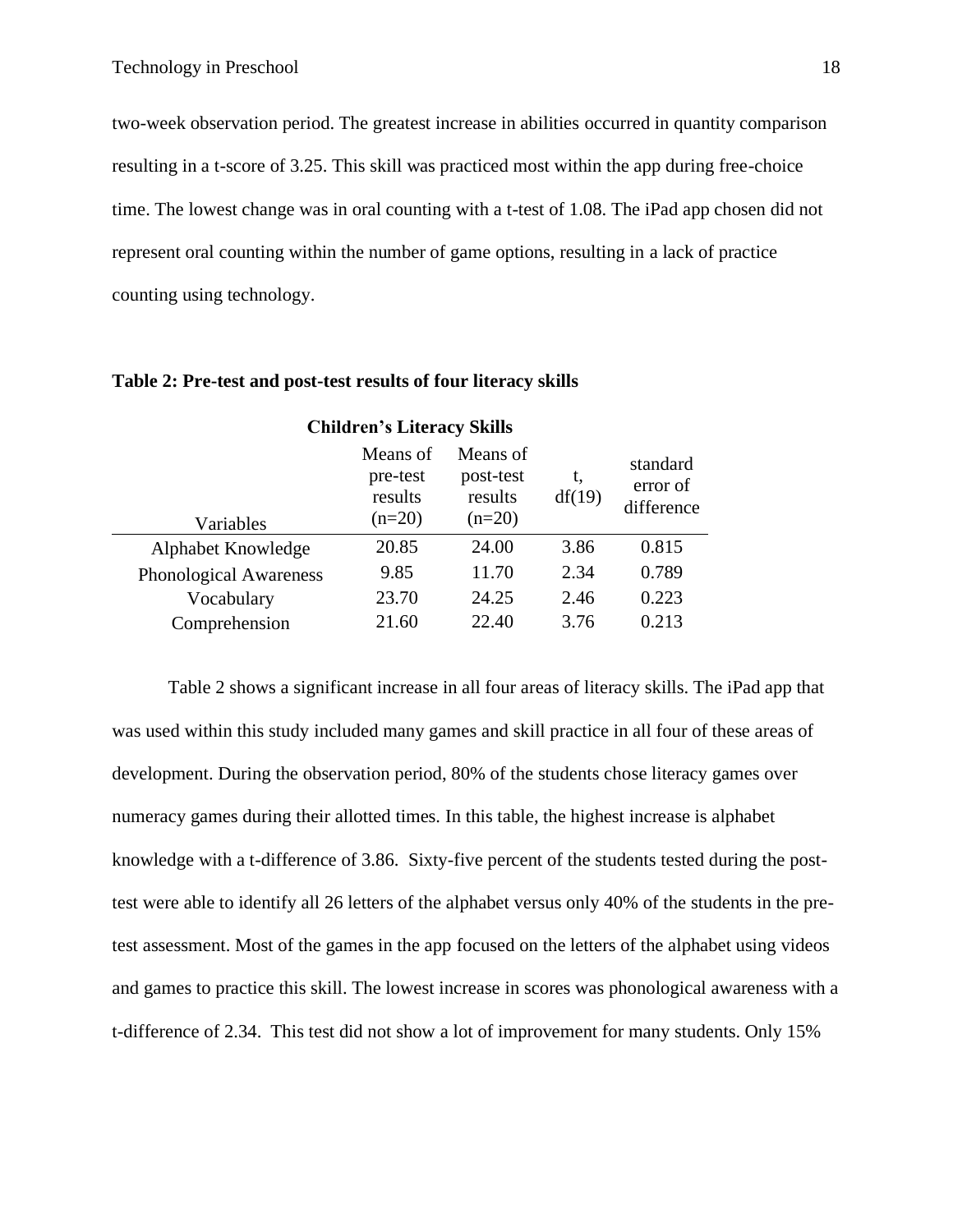of the students had a significant increase in this skill. Fifty-five percent of the students scored full points in the pre-assessment, allowing no room for improvement in the post-assessment.

#### **Discussion**

#### <span id="page-19-1"></span><span id="page-19-0"></span>**Summary of Major Findings**

This research shows technology's positive contributions to the preschool classroom. The findings showed an increase in all eight areas of development, in both numeracy and literacy. Using the iPad as a tool to practice and gain these skills can increase development of these skills in a play-based setting. The results from this study support the findings by Vaughan & Beers (2016) showing that technology should be integrated into early childhood curriculum as a significant source of growth in student learning. The use of technology in a play-based classroom should be done using age-appropriate apps in a meaningful way. Vaughn & Beers (2016) also noted that with support for the teachers and proper assistance and training, technology can be another factor of learning in early childhood play-based settings.

Where this study showed an increase in all areas of learning, one cannot conclude that the only learning came from technology. While this study showed that the students did learn, the researcher could not verify the source of learning, as other lessons were used during the study period.

#### <span id="page-19-2"></span>**Limitations of the Study**

Several limitations existed with this study. This study used a small sample that restricted a generalization of these results. In addition, this study used only a two-week testing and observation period that restricted time and use of the technology. While many children used the technology frequently during the two-week period, not all students had the same access to the app. This study only looked at one app on the iPad and did not investigate other apps that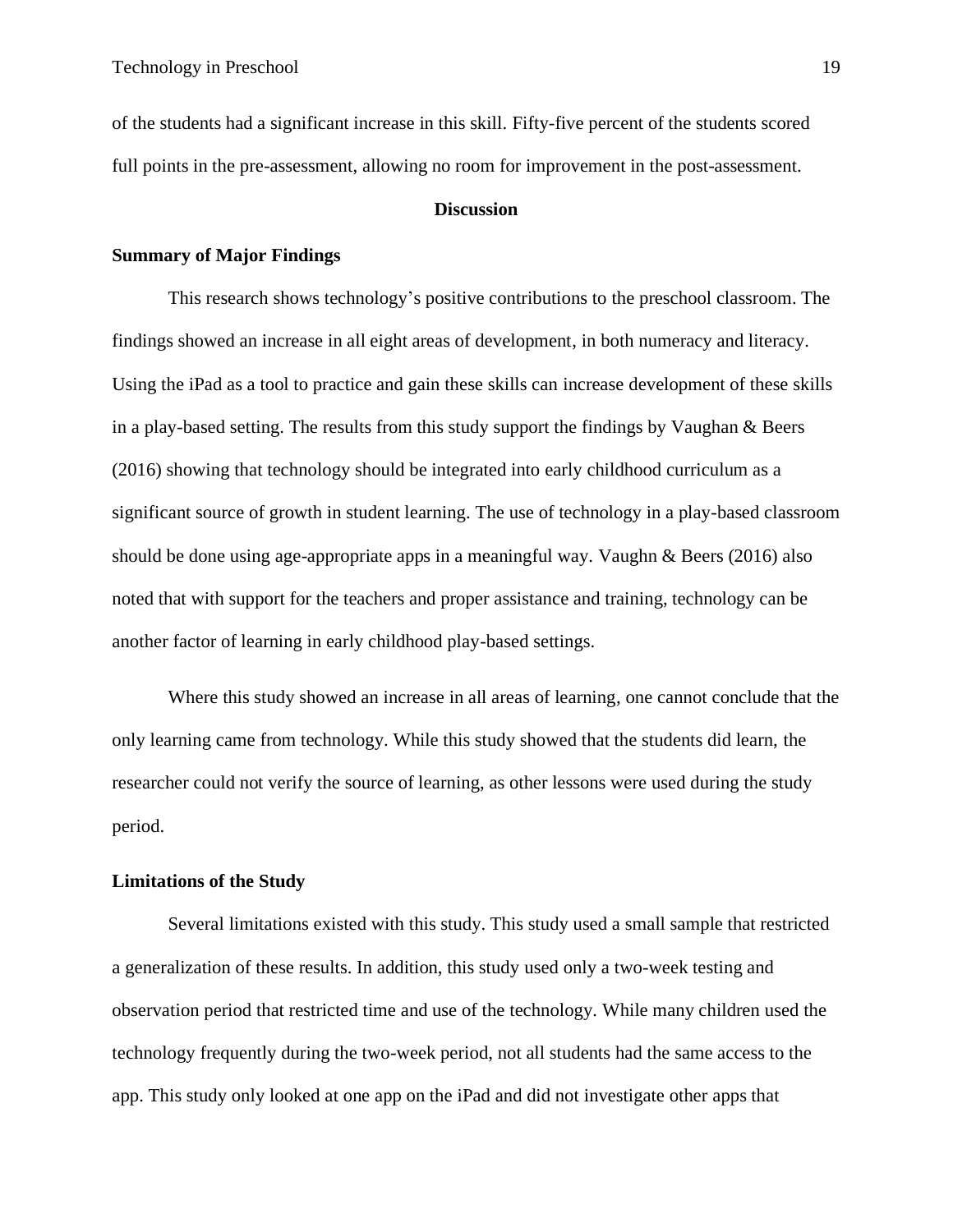develop numeracy and literacy skills. Many apps may offer more development of skills within these areas and have more early learning standard studies.

#### <span id="page-20-0"></span>**Further Study**

As technology is being used more often in early childhood settings, studies should look at the long-term effects of using technology at a young age. Whereas this study focused on quantitative data only, future research should examine qualitative data, and more attention to the cognitive side of learning should be considered. Additionally, testing various apps, as well as other platforms, can show the effects of how technology can enhance or restrict learning within a classroom setting. As Reeves et al., (2017) state in their study, choosing the appropriate app is the first step in engaging early learners. With the evolution of technology and new programs continuously being introduced, limitless opportunities exist to showcase how these apps and platforms work with current curriculum guides for early childhood education. This study focused on learning within a private setting in a mid-size area in the Midwest region, further implications should include a more diverse setting in other regions of the world. As technology grows and evolves, more data will be available to explore how technology can play a role in children's education.

#### **Conclusion**

<span id="page-20-1"></span>The results of this study can help future research and studies. The findings highlight that technology could enhance numeracy and literacy skills with developmentally appropriate apps. Early childhood educators can use technology to assist in teaching and engaging the student to provide an increase in overall learning. As Vaughan & Beers (2016) noted in their study, technology can be an educational tool to save time, money, and space. Instead of buying and storing physical books and music, technology can be used to highlight stories and songs to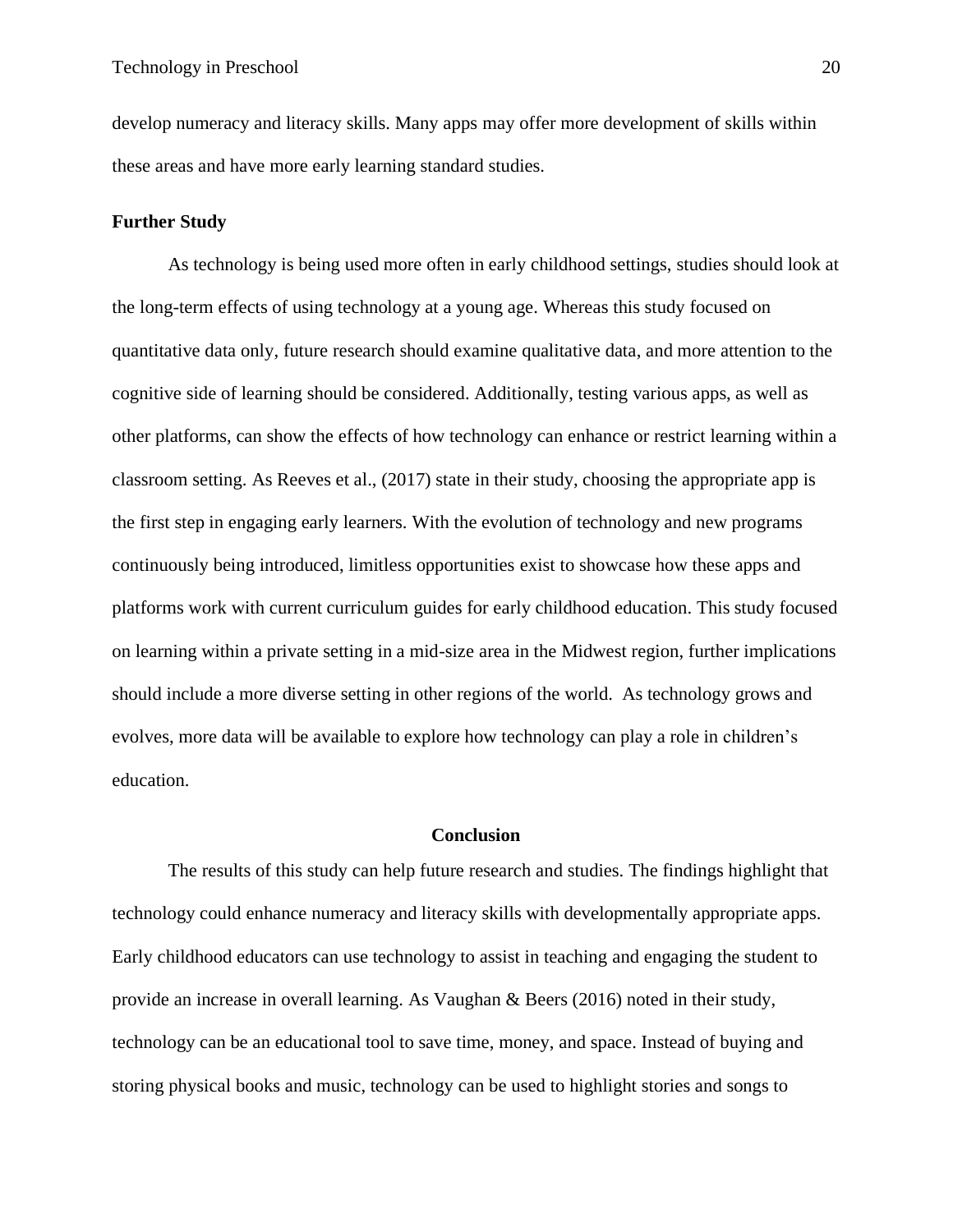children in a new way. Technology also has the opportunity to reach places educators may not be able to reach in a classroom, bringing real-world learning each day. Students have the ability to explore space, see world monuments, and go on virtual field trips from the comfort of their desk. Technology has allowed educators to have up-to-date material with engaging lessons that they didn't have before when using outdated textbooks.

Early childhood educators should use the tools available to them to help learners be successful. This study gave students the ability to practice skills learned in the classroom in an engaging way and allowed the students a chance to move at their own pace, work on the skills they need help on, and engage in developmentally appropriate practice. Each student in this study was at a different area of learning and needed assistance in diverse ways. The app was able to identify and offer more one-on-one practice to ensure the maximum benefit. Educators are tasked daily with offering lessons that accommodate all learning styles while reaching all levels of knowledge. Technology can be a tool to assist individualization in a meaningful way. Overall, educators need to look at how technology can help enhance young children's learning.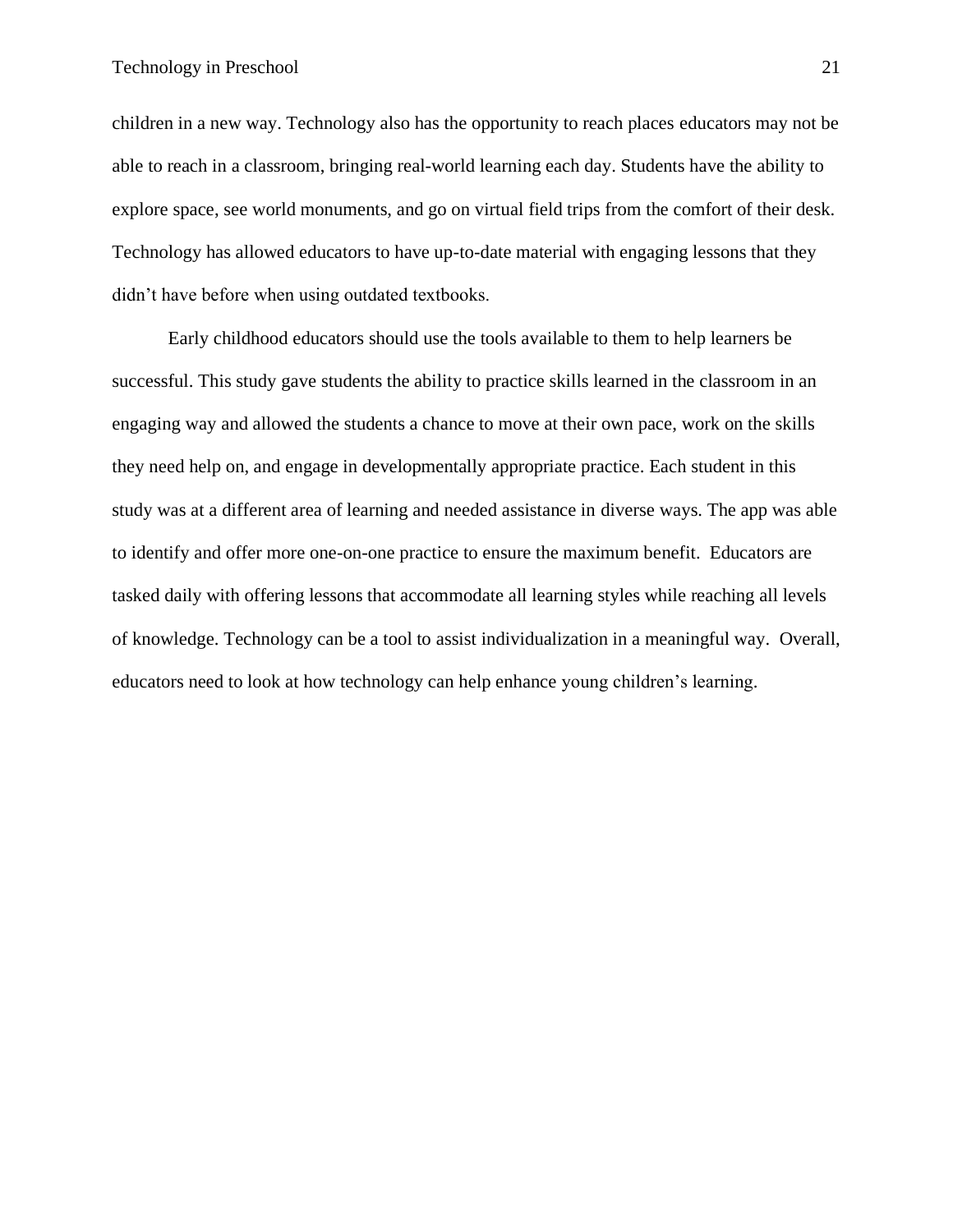#### **References**

- <span id="page-22-0"></span>Ackermann, S. (2017). To Swipe or Not to Swipe, That Is the Question: The iPad in a Preschool Setting. *Art Education, 70*(3), 43-49. http://ezproxy.nwciowa.edu/login?url=https://www.proquest.com/scholarlyjournals/swipe-not-that-is-question-ipad-preschool-setting/docview/1892972411/se-2?accountid=28306
- Davidson, C., Given, L. M., Danby, S., & Thorpe, K. (2014). Talk about a YouTube Video in Preschool: The Mutual Production of Shared Understanding for Learning with Digital Technology. *Australasian Journal of Early Childhood*, *39*(3), 76–83. https://doi.org[/10.1177/183693911403900310](https://doi-org.ezproxy.nwciowa.edu/10.1177/183693911403900310)
- Disney, L., Barnes, A., Ey, L., & Geng, G. (2019). Digital play in young children's numeracy learning. *Australasian Journal of Early Childhood*, *44*(2), 166–181.
- Dong, P. I. (2018). Exploring Korean parents' meanings of digital play for young children. *Global Studies of Childhood*, *8*(3), 238–251.
- Erdogan, N. I., Johnson, J. E., Dong, P. I., & Qiu, Z. (2019). Do parents prefer digital play? Examination of parental preferences and beliefs in four nations. *Early Childhood Education Journal, 47*(2), 131-142. http://dx.doi.org/10.1007/s10643-018-0901-2
- Fatai, I. A. O., Faqih, A., & Bustan, W. K. (2014). Children's active learning through unstructured play in Malaysia. *Childhood Education, 90*(4), 259-264. http://ezproxy.nwciowa.edu/login?url=https://www.proquest.com/scholarlyjournals/childrens-active-learning-through-unstructured/docview/1550131505/se-2?accountid=28306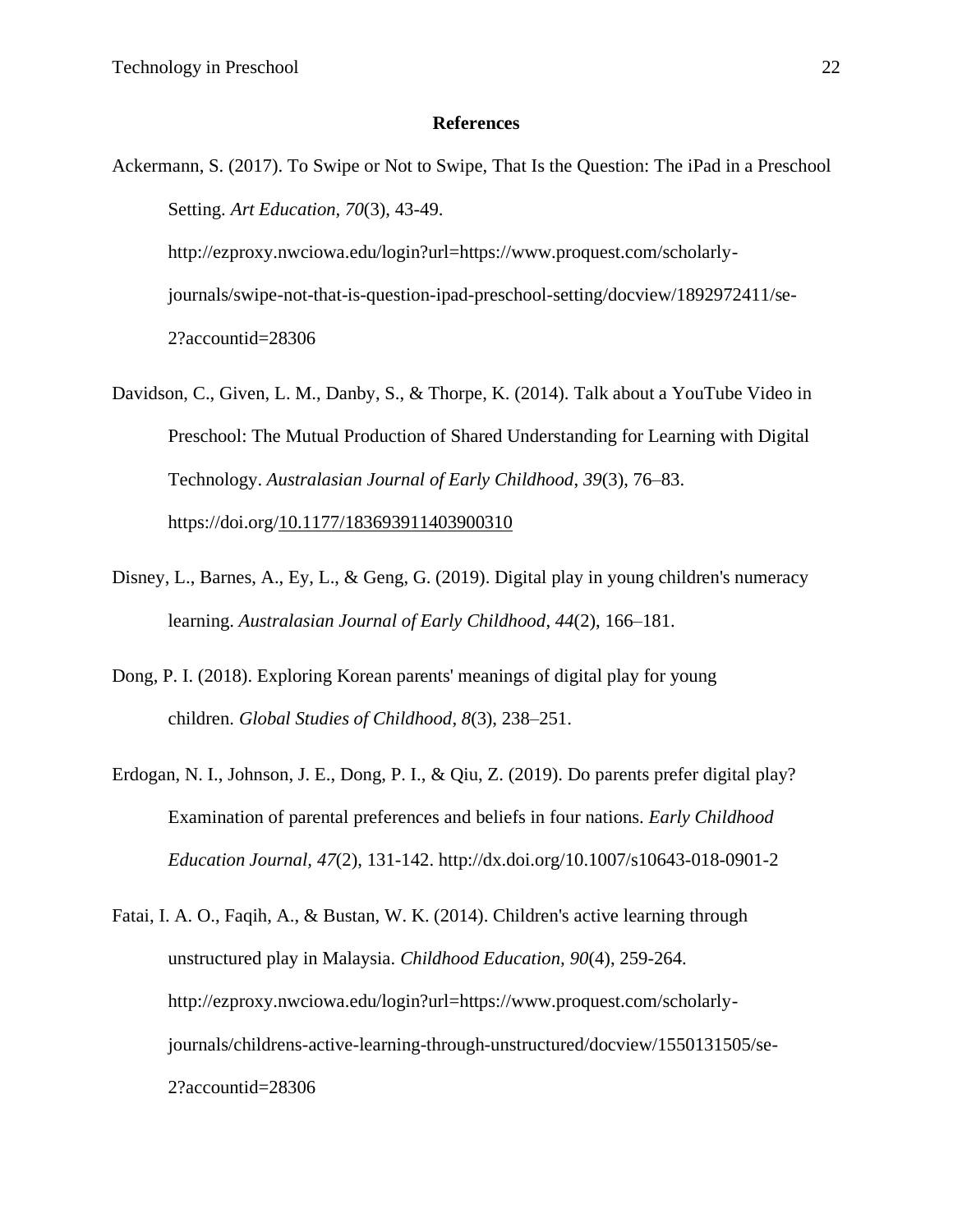- Fleer, M. (2018). Digital animation: New conditions for children's development in play-based setting. *British Journal of Educational Technology*, *49*(5), 943–958.
- Kaynar, N., Sadik, O., & Boichuk, E. (2020). Technology in early childhood education: electronic books for improving students' literacy skills. *Techtrends: Linking Research and Practice to Improve Learning*, *64*(6), 911–921.
- Kervin, L., & Mantei, J. (2016). Digital storytelling: Capturing children's participation in preschool activities. *Issues in Educational Research, 26*(2), 225-240. [https://www.proquest.com/scholarly-journals/digital-storytelling-capturing](https://www.proquest.com/scholarly-journals/digital-storytelling-capturing%20childrens/docview/2393120402/se-2)  [childrens/docview/2393120402/se-2](https://www.proquest.com/scholarly-journals/digital-storytelling-capturing%20childrens/docview/2393120402/se-2)
- Kirova, A., & Jamison, N. M. (2018). Peer scaffolding techniques and approaches in preschool children's multiliteracy practices with iPads. *Journal of Early Childhood Research*, *16*(3), 245–257.
- Li, J., Hestenes, L. L., & Wang, Y. C. (2016). Links Between Preschool Children's Social Skills and Observed Pretend Play in Outdoor Childcare Environments. *Early Childhood Education Journal, 44*(1), 61-68. http://dx.doi.org/10.1007/s10643-014-0673-2
- Mason, C. Y. (2005). The future of technology in schools. *Principal Leadership*, *5*(8), 46–52.
- Otterborn, A., Schönborn K. J., & Hultén M. (2020). Investigating preschool educators' implementation of computer programming in their teaching practice. *Early Childhood Education Journal*, *48*(3), 253–262.
- Purdue Online. (2022). The evolution of technology in the classroom. Retrieved February 7, 2022, from [https://online.purdue.edu/blog/education/evolution-technology-](https://online.purdue.edu/blog/education/evolution-technology-classroom#:~:text=Teachers%20needed%20new%20methods%20of,communicate%2C%20study%2C%20and%20learn.&text=Although%20the%20first%20computers%20were,were%20introduced%20in%20the%20)